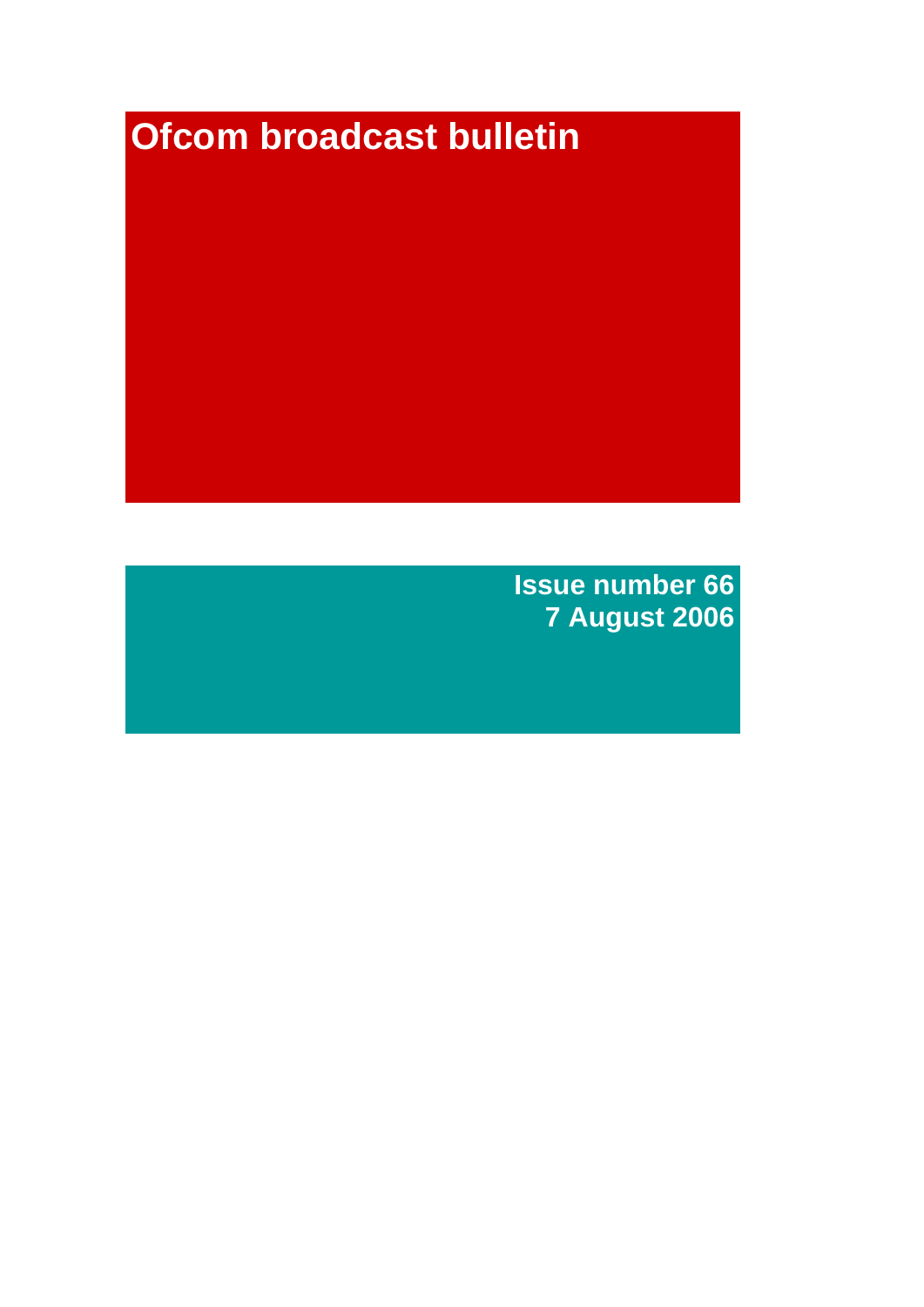### **Contents**

| Introduction                        | З  |
|-------------------------------------|----|
| <b>Standards cases</b>              |    |
| In Breach                           | 4  |
| Resolved                            | 8  |
| <b>Fairness &amp; Privacy cases</b> |    |
| Upheld                              | 11 |
| Not Upheld                          | 11 |
|                                     |    |

Other programmes not in breach/outside remit 30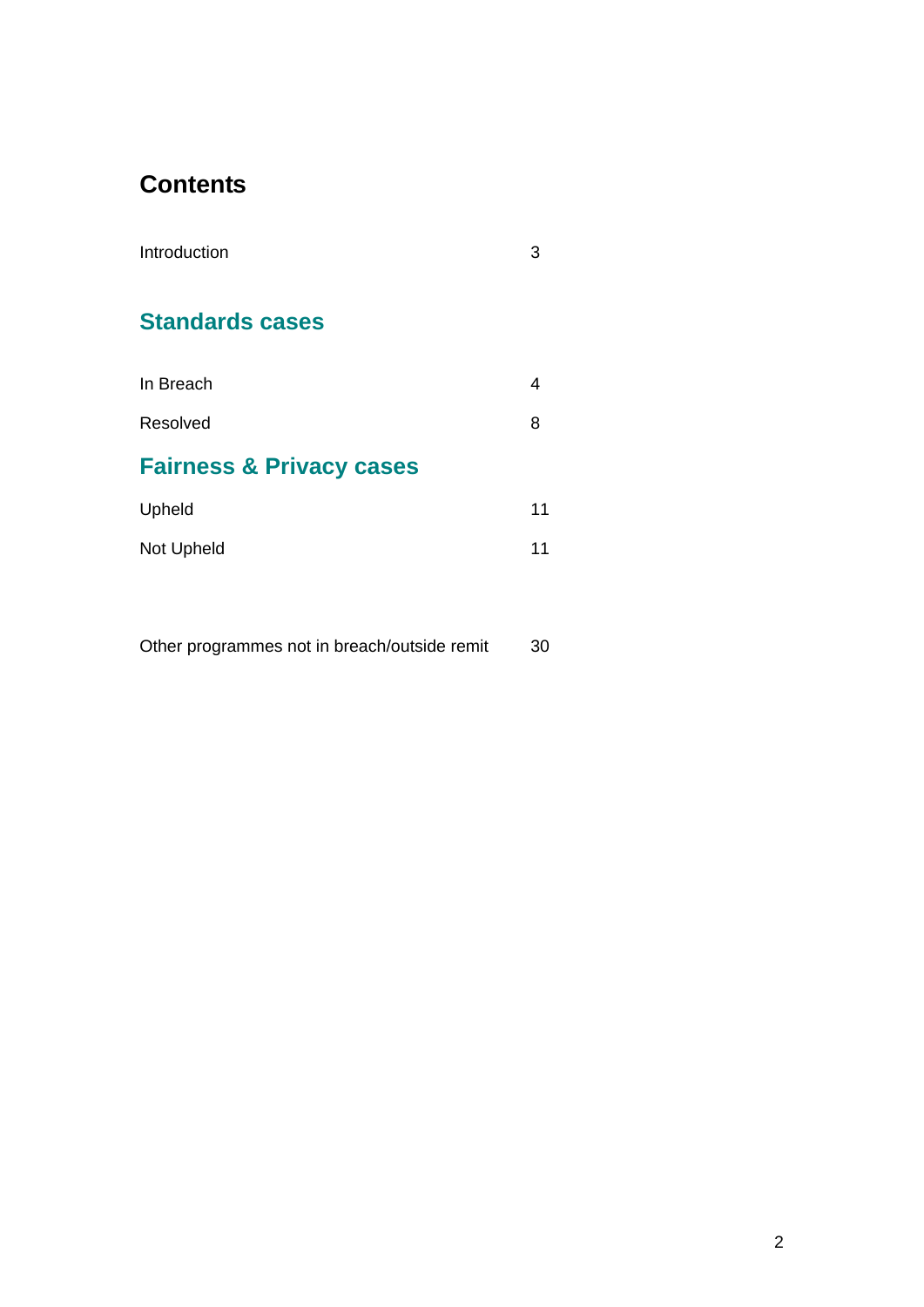### **Introduction**

Ofcom's Broadcasting Code took effect on 25 July 2005 (with the exception of Rule 10.17 which came into effect on 1 July 2005). This Code is used to assess the compliance of all programmes broadcast on or after 25 July 2005. The Broadcasting Code can be found at http://www.ofcom.org.uk/tv/ifi/codes/bcode/

The Rules on the Amount and Distribution of Advertising (RADA) apply to advertising issues within Ofcom's remit from 25 July 2005. The Rules can be found at http://www.ofcom.org.uk/tv/ifi/codes/advertising/#content

The Communications Act 2003 allowed for the codes of the legacy regulators to remain in force until such time as Ofcom developed its own Code. While Ofcom has now published its Broadcasting Code, the following legacy Codes apply to content broadcast before 25 July 2005.

- Advertising and Sponsorship Code (Radio Authority)
- News & Current Affairs Code and Programme Code (Radio Authority)
- Code on Standards (Broadcasting Standards Commission)
- Code on Fairness and Privacy (Broadcasting Standards Commission)
- Programme Code (Independent Television Commission)
- Programme Sponsorship Code (Independent Television Commission)
- Rules on the Amount and Distribution of Advertising

From time to time adjudications relating to advertising content may appear in the bulletin in relation to areas of advertising regulation which remain with Ofcom (including the application of statutory sanctions by Ofcom).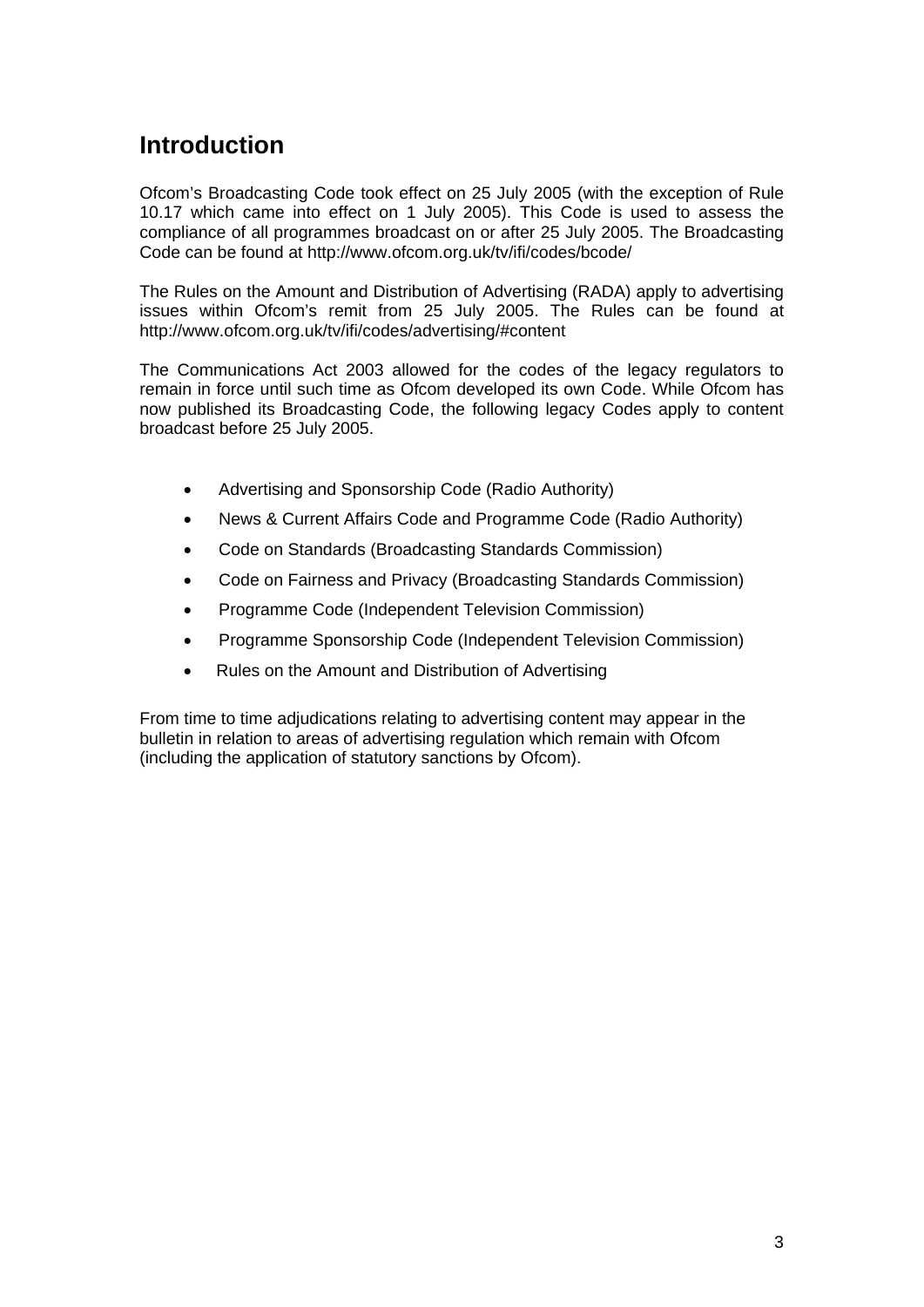### **Standards cases**

### **In Breach**

### **Advertisements: Stevenage Borough Council**

*Hertbeat FM, from 19 April 2006 to 16 May 2006 inclusive, various times throughout each day*

### **Introduction**

A listener believed that three advertisements for Stevenage Borough Council were "pro-council", possibly offering support to the ruling party, and inappropriate for broadcast during the pending period for the local elections (on 4 May 2006).

Two of the advertisements opened by saying:

"75% of you said you're happy with Stevenage Borough Council services and 81% said you find their staff helpful."

The other advertisement stated:

"Since Stevenage Borough Council's new website went live in January, more than 82,000 people have logged on from Stevenage and all over the world."

Each advertisement ended with the strapline: "Stevenage Borough Council – making access to Council services easier", followed by a contact detail (telephone, textphone or web address).

Political advertising is prohibited under the terms of section 321 of the Communications Act 2003 ("the Act") and by Section 2, Rule 15 of the BCAP Radio Advertising Standards Code ("the Code")<sup>1</sup>.

Section 1, Rule 4.6 of the BCAP Radio Advertising Standards Code requires certain categories of advertisements, which includes Council campaigns, to be approved for broadcast by the Radio Advertising Clearance Centre (RACC).

Section 2, Rule 15b of the Code requires that, "…no advertisement is directed towards any political end."

### **Response**

1

Hertbeat FM acknowledged that the advertisements "may be interpreted as political". However, the broadcaster added that they were merely intended to form an awareness campaign for Council services, each providing listeners with an appropriate method of contacting the Council, and while the campaign had originally been booked to end on 16 April 2006, sign-off had been delayed. Since the bulk of

<sup>&</sup>lt;sup>1</sup> Formerly Ofcom's Advertising and Sponsorship Code, the Broadcasting Committee of Advertising Practice's (BCAP) Radio Advertising Standards Code is now maintained and administered by BCAP and the Advertising Standards Authority (ASA) under the terms of the co-regulatory agreement between Ofcom and these two bodies. Although the political adverting rules reside in the BCAP Code (Section 2, Rule 15), Ofcom remains responsible for their enforcement.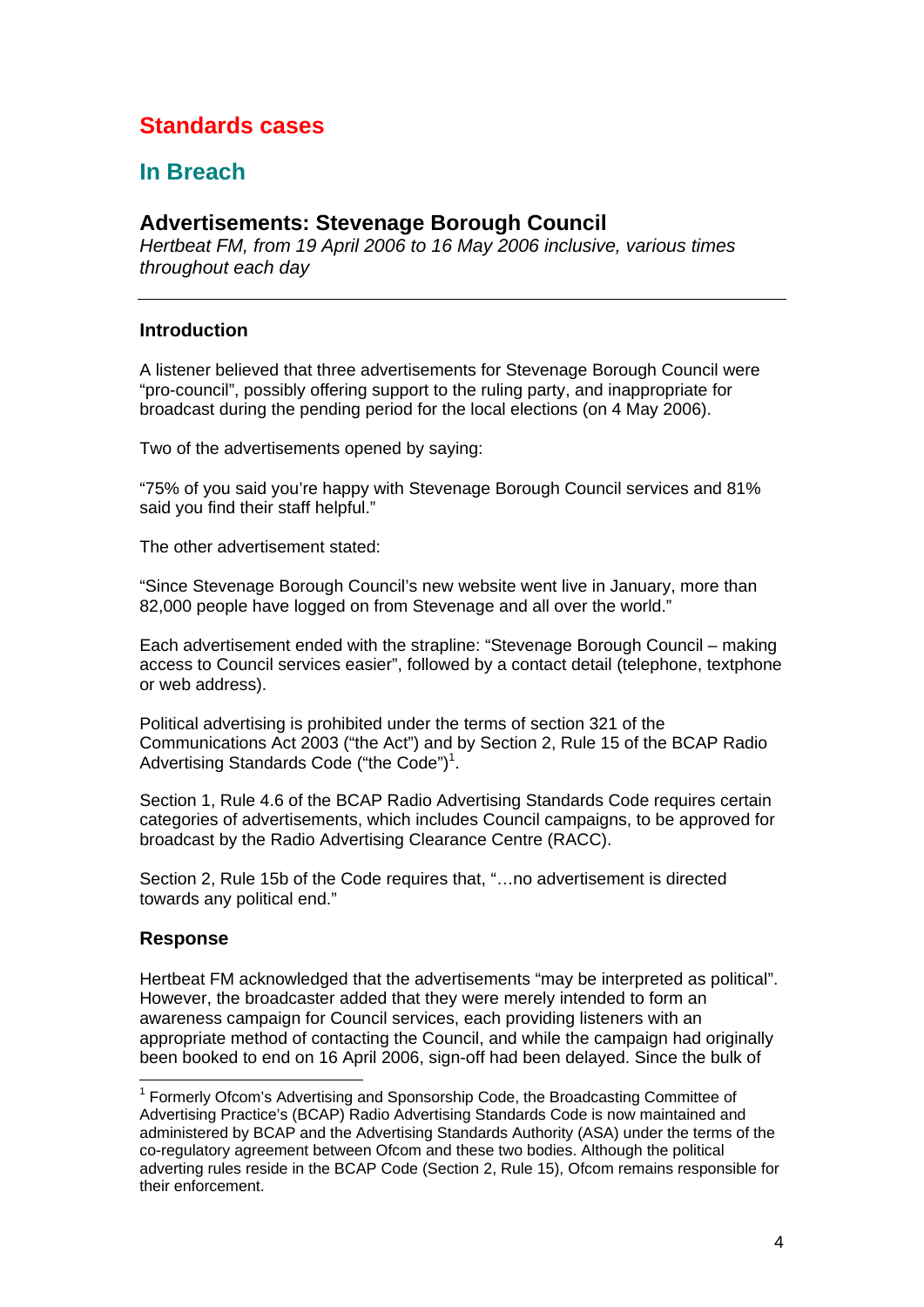the spots were scheduled after the election, the broadcaster believed, "any inference that this was a campaign for votes…is unjustified."

The broadcaster admitted that human error had allowed the advertisements to be aired with neither the required RACC clearance nor in-house clearance. It apologised for the mistake, adding that new procedures had now been established for all advertising copy to be appropriately approved prior to broadcast.

### **Decision**

The executive arm of local government may advertise on commercial radio. However, Section 2 Rule 15b requires that "no advertisement is directed towards any political end." This reflects a requirement of the Communications Act 2003, Section 321(3), which states that 'political end' includes:

"(a) influencing the outcome of elections or referendums, whether in the United Kingdom or elsewhere;"

"(f) influencing public opinion on a matter which, in the United Kingdom, is a matter of public controversy;" and

"(g) promoting the interests of a party or other group of persons organised, in the United Kingdom or elsewhere, for political ends."

In Ofcom's opinion the advertisements were directed towards a political end:

The survey results presented in two of the advertisements appeared to celebrate achievements of the elected Council and therefore support the incumbent ruling party. We considered that this promoted the interests of the current Council for political ends and was in breach of Section 2, Rule 15b of the Code. This was broadcast within the pending period of a local election (the pending period for the election began on 25 March 2006), and appeared to seek to influence the outcome of that election, also in breach of Section 2, Rule 15b of the Code.

The provision of Council services – in particular, access to that provision – is a matter of public controversy. The strapline, "Stevenage Borough Council – making access to council services easier", was conjecture, in that it claimed both past and future improvement of access to the Council's service provision. The latter appeared to us impossible to substantiate and was an attempt to seek to influence public opinion, in breach of Section 2, Rule 15b of the Code.

We noted the action taken by Hertbeat FM to ensure that appropriate copy clearance would be obtained for future advertising campaigns. However, irrespective of any delay, this campaign had always been scheduled for broadcast, and was broadcast, within the pending period of an election, when the broadcaster should have been particularly alert to the risk of an advertisement having 'political ends'. Hertbeat FM's failure to ensure that the advertisements were acceptable for broadcast breached Section 1, Rule 4.6 of the Code.

**Breach of Section 1 (Advertisements and Sponsorships) Rule 4.6 (Central Copy Clearance) of the BCAP Radio Advertising Standards Code; Breach of Section 2 (General Categories) Rule 15b (Political, Industrial and Public Controversy) of BCAP Radio Advertising Standards Code**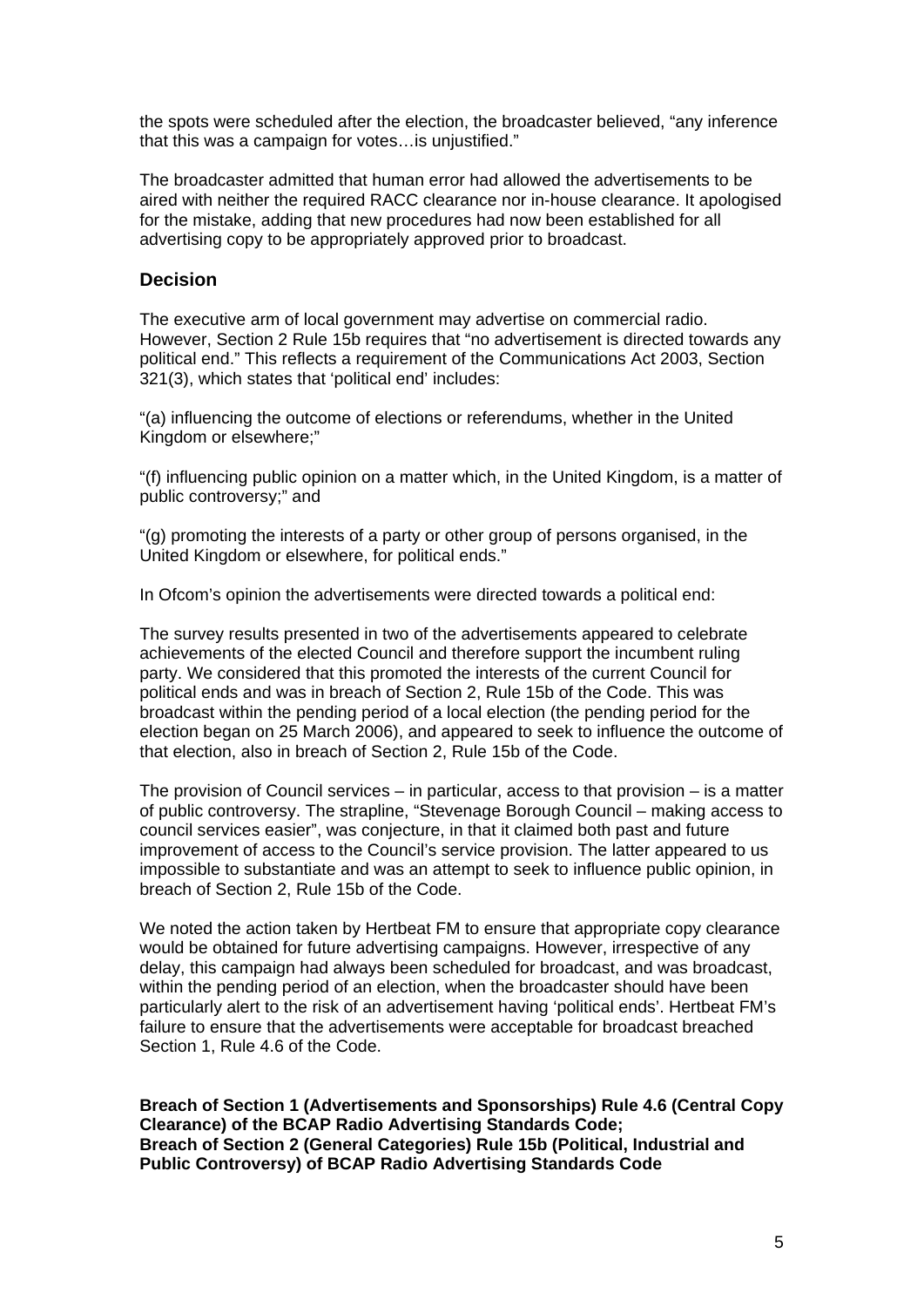### **Introduction**

 $\overline{a}$ 

A listener complained that a presenter used the term "nips" when referring to the Japanese. The complainant thought that such language was inappropriate and offensive.

### **Response**

talkSPORT accepted that the use of such a term was inappropriate and assured us that both the presenter and the producer had been spoken to about the incident to avoid any further repetition. In mitigation, the station pointed out that the word was not used in anger, or in a manner that would incite racial hatred, but was an unfortunate off-the-cuff remark that it nevertheless regretted.

### **Decision**

Rule 2.3 of the Ofcom Broadcasting Code requires:

"In applying generally accepted standards broadcasters must ensure that material which may cause offence is justified by the context. Such material may include, but is not limited to, offensive language, violence, sex, sexual violence, humiliation, distress, violation of human dignity, discriminatory treatment or language (for example on the ground of age, disability, gender, race, religion, beliefs and sexual orientation). Appropriate information should also be broadcast where it would assist in avoiding or minimising offence."

On this occasion during a light-hearted exchange, the presenters discussed a story about an escaped bear in Bulgaria who was being pursued by hunters. One presenter made reference to whale hunters and said: "These old nips are at it again". His co-presenter made an attempt to address the inappropriateness of such a remark by saying: "That's a bit harsh, remember they are at the games here" (a reference to the presenter's presence at the World Cup).

While the broadcaster stressed that the remark was not intended to be deliberately inflammatory, we nevertheless considered that its use in this context was inappropriate. Presenters should be wary of using language that is generally regarded as derogatory.

**Breach of Rule 2.3**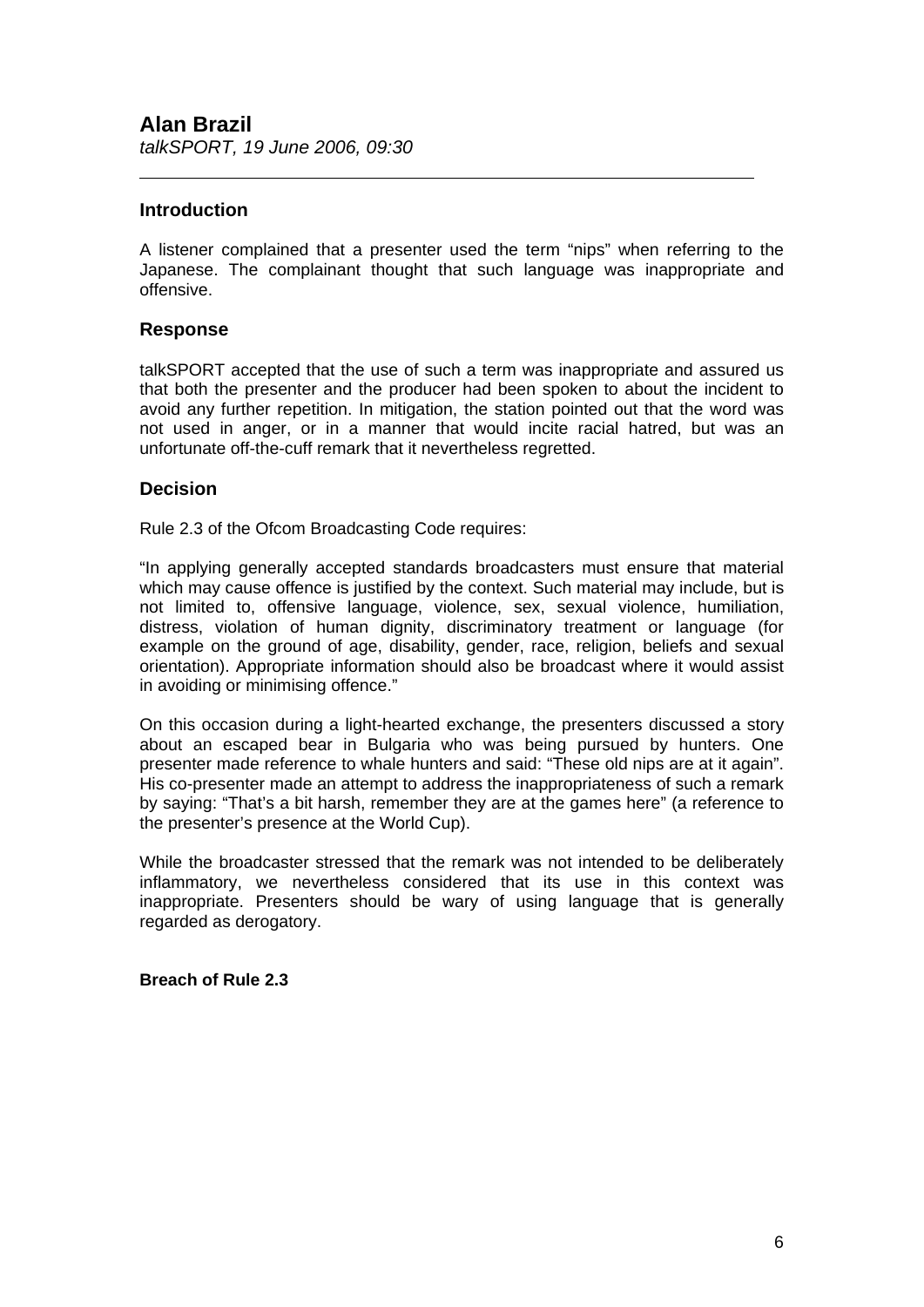### **Introduction**

 $\overline{a}$ 

Sci Fi is a science fiction and general entertainment channel. John Doe is a drama series centred around a man suffering from memory loss who assists the police in solving crimes in unconventional ways. A viewer complained that this edition of the series was too violent to be shown before the 21:00 watershed.

Towards the end of this programme, the police search for a serial killer. The scene shows the programme's heroine held prisoner by the murderer and trying to escape by hiding in a wooden crate. Realising her hiding place, the murderer starts to attack the crate with a chainsaw. Eventually recaptured, the woman is tied upside down by her feet. As help arrives, her abductor is shot by the victim in a final struggle.

### **Response**

Sci Fi Channel said that an error meant that this programme, which was intended for post-watershed broadcast, had been shown pre-watershed. The programme had not been marked as post-watershed in its database. Having reviewed the programme, it agreed that some elements required editing for future daytime versions. The broadcaster said that it would also provide information before transmission that the episode was about serial murderers and contained some violence.

The Sci Fi channel pointed out that it had a zero rating for child viewers. Its viewers tended to be older and expected a science fiction genre channel to show content and subject matter that was scary.

### **Decision**

The Ofcom Broadcasting Code states:

Rule 1.3: Children must also be protected by appropriate scheduling from material that is unsuitable for them.

Rule 1.11: Violence, its after-effects and descriptions of violence, whether verbal or physical, must be appropriately limited in programmes broadcast before the watershed or when children are particularly likely to be listening and must also be justified by the context.

Although the Sci Fi channel may have a zero child viewer rating and its regular viewers may be familiar with the type of content it shows, this programme was shown before the watershed. The intense content of the scenes - in which the woman was violently pursued and recaptured, prior to her shooting her abductor - were too violent and threatening for broadcast before the watershed on a free-to-air channel.

While we welcome the steps taken by the Sci Fi Channel, we are concerned by its apparent lack of awareness of the content of this programme, which was clearly unsuitable for the time of broadcast and the failure in pre-transmission compliance procedures.

### **Breach of Rules 1.3 and 1.11**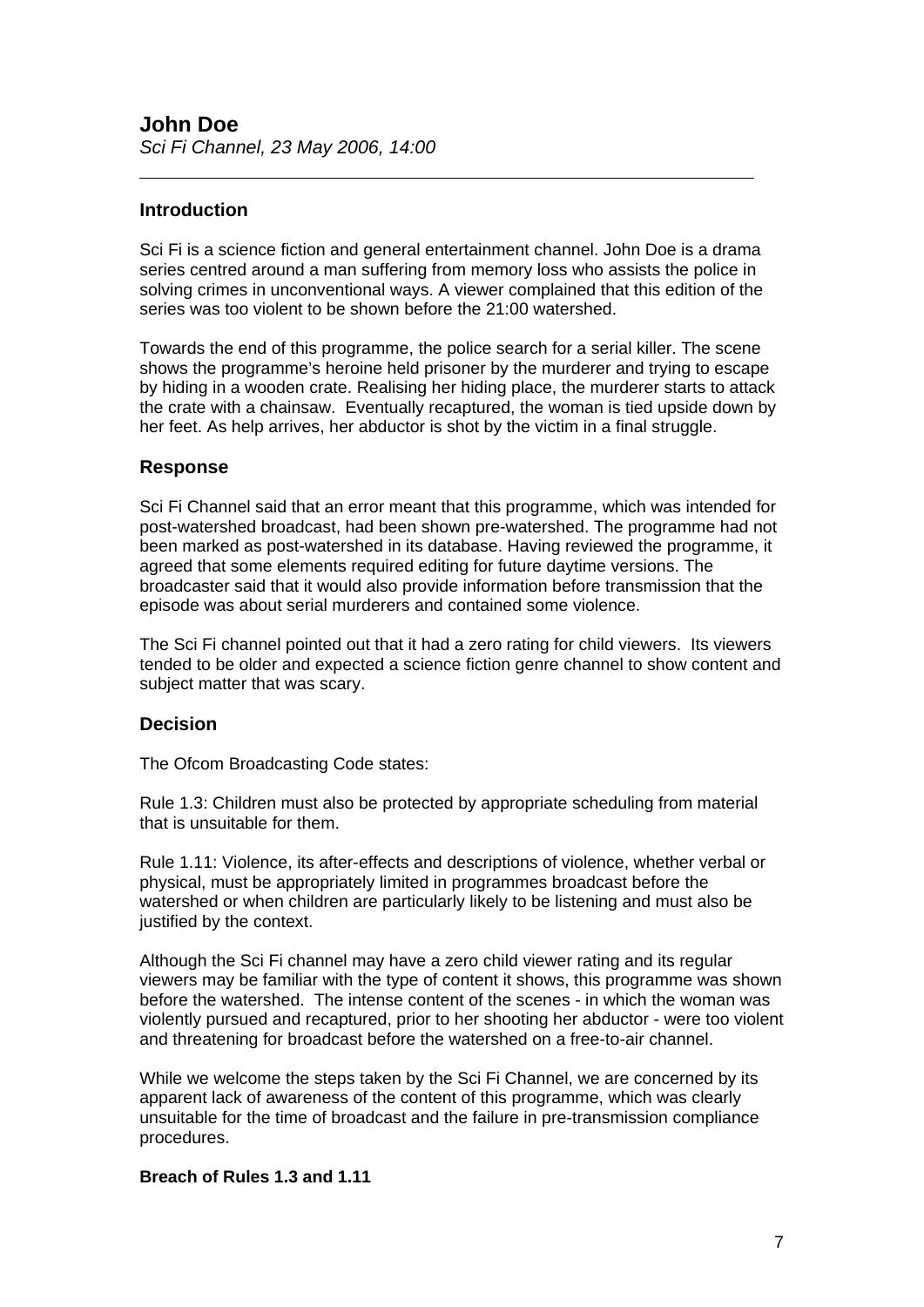### **Resolved**

### **Christian O'Connell**

*Virgin Radio 21 and 22 June 2*006, 08:45

### **Introduction**

 $\overline{a}$ 

A listener complained that a record containing offensive language ("fucked up") was played at breakfast time on two subsequent days. While the presenter apologised the first time, explaining that an unedited version had been played by accident, the same unedited track was played the following day. The complainant had been listening in her car with her children and thought the lyrics inappropriate.

### **Response**

Virgin Radio apologised unreservedly for this error - it was "horrified and disappointed" that the unedited version of Green Day's *'Boulevard of Broken Dreams'* had been played during the breakfast show. Unfortunately, the CD version of the song had been selected, rather than the radio edit.

The broadcaster pointed out that this track had been played 943 times since its release and never before had it played the wrong version. In view of this incident more stringent measures had been put in place to ensure that this did not happen again.

### **Decision**

The lyric was unacceptable for broadcast at breakfast time when children are likely to be in the audience. Although the presenter apologised profusely on the first occasion, the unedited version was played again the following day. However, in view of the station's apology and assurance that further measures had been put in place to avoid such a repetition, we consider the matter resolved.

#### **Resolved**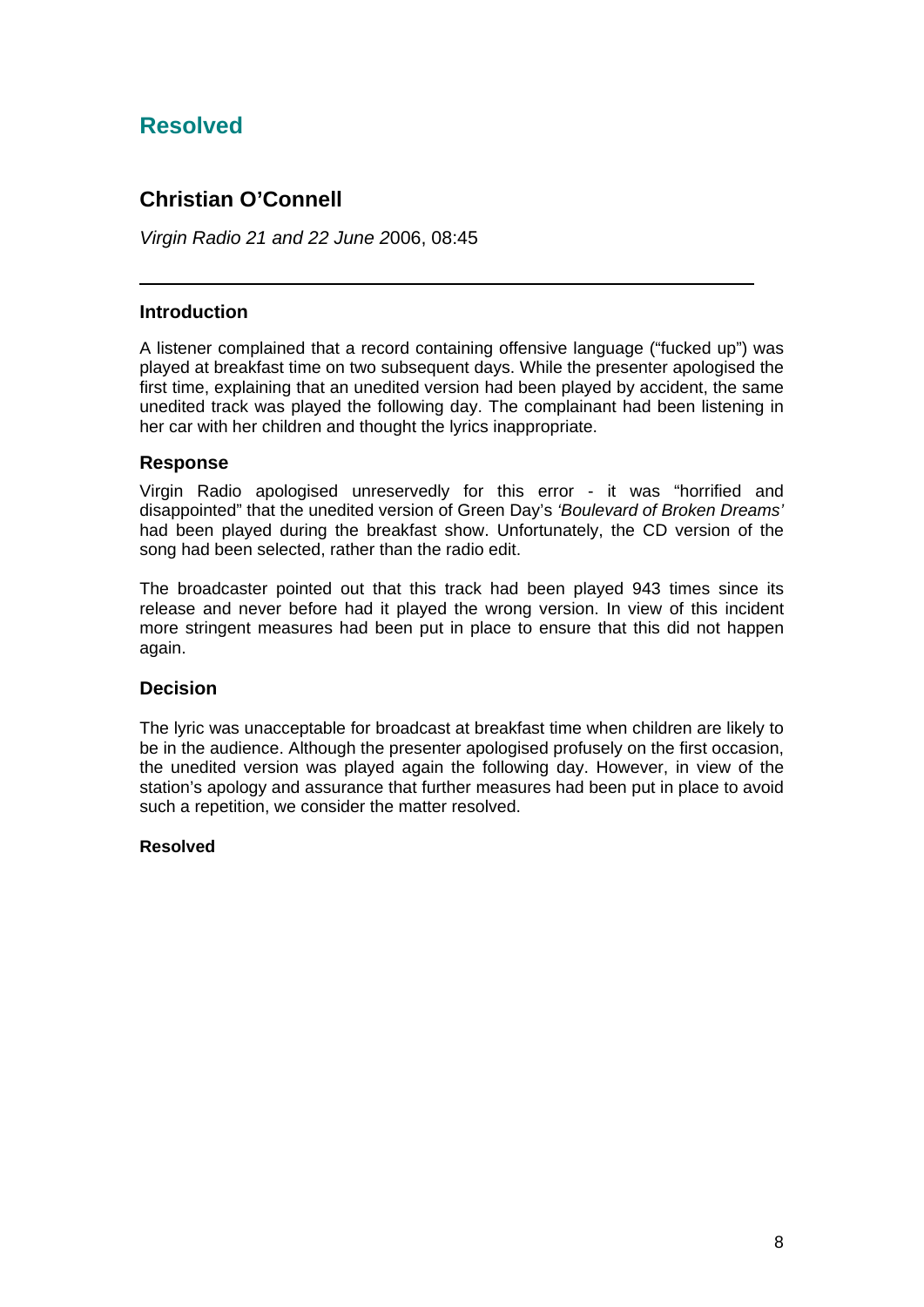### **The Mint**  *ITV Play, 11 April 2006, 00:30*

### **Introduction**

In a competition called *Treasure Island*, an aerial photograph of an island was divided into numbered squares. Viewers were invited to "Name a State in the USA." Each successful contestant was then invited to choose a numbered square, which revealed their prize. Each square revealed a prize of between £100 and £2,000.

A viewer complained that the last contestant had correctly identified Rhode Island as a US state but had been told that his answer was wrong.

### **Response**

ITV said that the rejection of the contestant's answer was an unusual mistake by the presenter. Unfortunately, the contestant had hung up before the production team had been able to tell the presenter about her error. As the competitor had therefore been denied the opportunity to pick his prize, ITV Play's customer relations team had offered the contestant a £500 ex gratia payment, which had been accepted.

However, in response to this complaint, ITV had reviewed the programme and the action taken. As the contestant could have won up to £2,000, had his answer not been wrongly rejected, they decided to send the contestant a further £1,500.

### **Decision**

We appreciate that presenters may occasionally make mistakes during live programming and, given the immediate action taken by the broadcaster's customer relations team, there did not appear to have been any intent to deny the contestant a prize. However, we welcome the broadcaster's subsequent action. The contestant could not have obtained a larger prize than the total amount he had finally been sent, which we consider resolves the matter.

### **Resolved**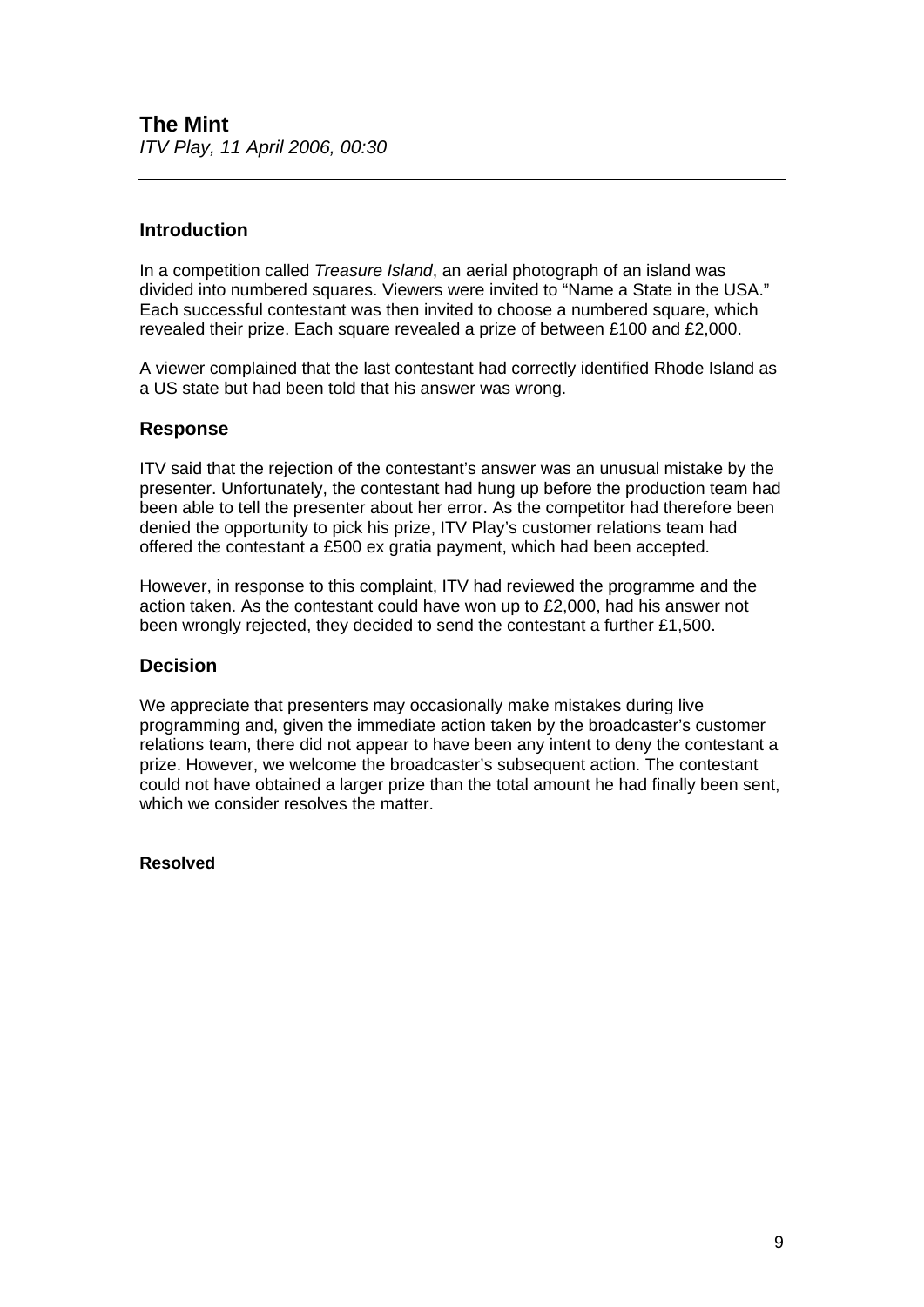### **Australia's Next Top Model Trailer**

*Living TV, 20 and 21 May 2006, 16:50* 

### **Introduction**

 $\overline{a}$ 

During the film *Captain Hook*, Living TV ran a trail for this series in which topless female models were seen together in a swimming pool.

Two viewers complained that these images and the phrase: "getting it on", should not have been shown during a film which attracted a child audience.

### **Response**

Living TV said that the trailer had been viewed by its compliance team and certified as suitable for scheduling at anytime on Living TV, in the knowledge that the channel does not attract a large number of children during daytime.

The broadcaster said that it considered the promotion to be non-explicit. In its view the trail displayed women behaving in a foolish and flirtatious way, as opposed to frank and graphic images. Neither did the trailer contain any strong language or detailed sexual discussion. There was no nudity on screen as pixilation clearly covered all appropriate areas.

However in retrospect, Living TV acknowledged that this promotion was not best suited for transmission during a children's feature film. In future the broadcaster said that it would take into account the child audience of such films and apply a more restrictive policy to promotions scheduled around them.

### **Decision**

Although the models' breasts were pixellated, the sexual tone of the content was not totally appropriate for broadcast during a children's film. However, we welcome Living TV's subsequent action and consider the matter resolved.

#### **Resolved**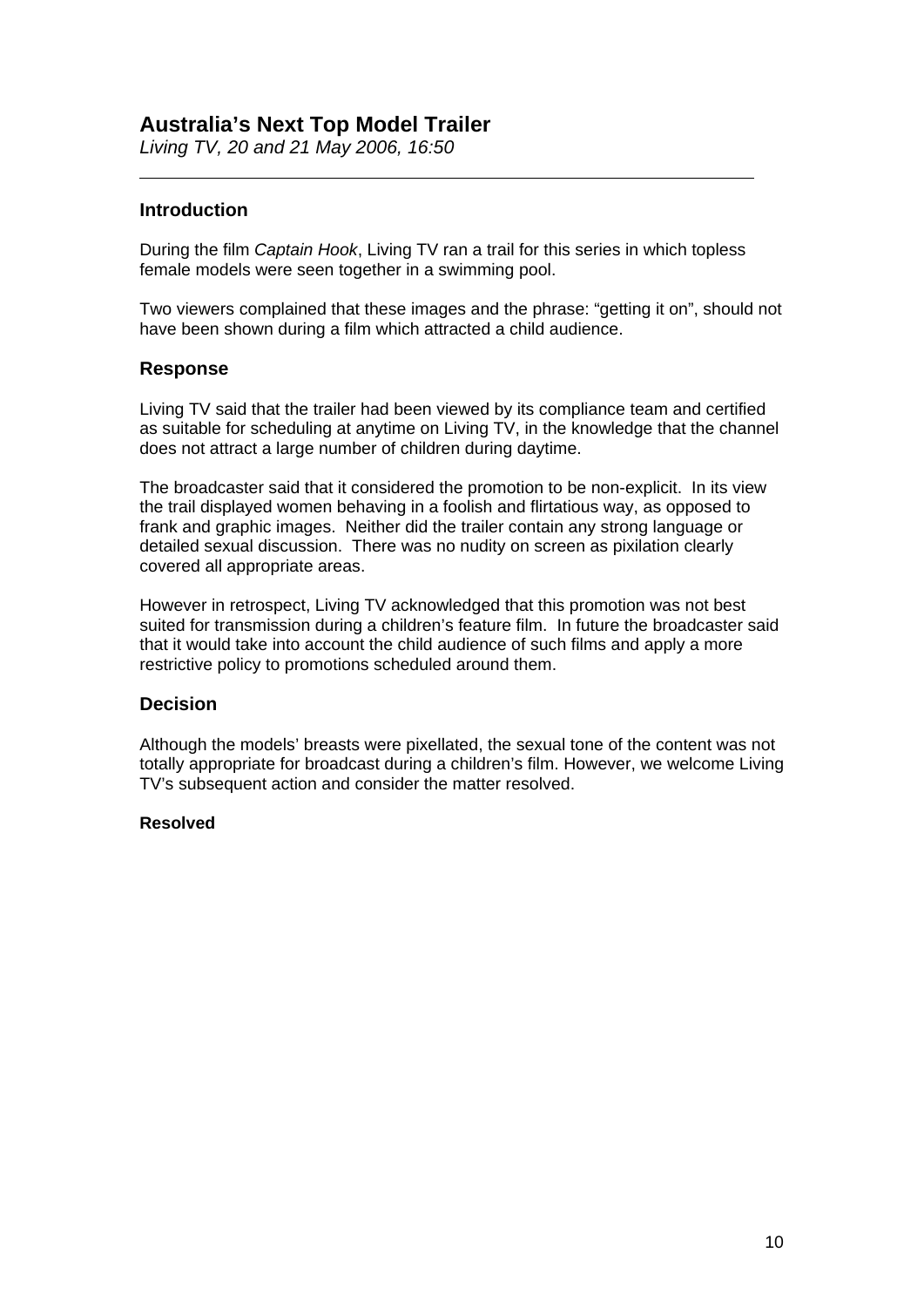### **Fairness and Privacy Cases**

### **Upheld**

### **Henry Hyams Solicitors on behalf of Mr M**

*ITV News, ITV1, 12 July 2005* 

**Summary:** Ofcom has upheld a complaint by Henry Hyam Solicitors on behalf of Mr M about a news item broadcast by ITV News on 12 July 2005.

### **Not Upheld**

### **Mrs Kathleen and Mr William Blue**

*Unsolved, STV (formerly Grampian TV), 17 November 2005* 

**Summary:** Ofcom has not upheld a complaint by Mr and Mrs Blue about an edition of Unsolved, broadcast by STV (formerly Grampian Television) on 17 November 2005.

### **Complaint by Mr Philip Cochrane and Mrs Vicky Cochrane**

*The Cumberland Sausage Awards, CFM Radio, 31 December 2005* 

**Summary:** Ofcom has not upheld this complaint of unfair treatment in the broadcast of the programme. On 31 December 2005, CFM Radio broadcast 'The Cumberland Sausage Awards 2005'. Listeners were invited to vote for people nominated for awards in a number of categories. One category was entitled "Numpty of the Year" and Mr Philip Cochrane was one of four named nominees for this award.

Mr and Mrs Cochrane complained to Ofcom that they were treated unfairly in the programme as broadcast in that the programme stated, incorrectly, that Mr Cochrane had forgotten to apply for planning permission to open an ice rink and had subsequently had to sell his ice rink business on eBay. They claimed that the programme also incorrectly implied that he had closed his ice rink business.

Ofcom found as follows:

- a) The programme did not state nor imply that Mr Cochrane had "forgotten" to apply for planning permission. The presenter had, in fact, said that Mr Cochrane had "managed to set up an ice rink without planning permission". Ofcom was satisfied that this was an accurate and fair account. Ofcom found no unfairness to Mr and Mrs Cochrane in this respect.
- b) In Ofcom's view, the presenter's comment that Mr Cochrane had had to sell the ice rink on eBay would not have misled listeners in a way that was unfair to Mr and Mrs Cochrane. It was evident from two newspaper articles that Mr Cochrane had placed the ice rink facility on eBay with the intention of selling it at auction. In these circumstances, Ofcom found no unfairness to Mr and Mrs Cochrane in this respect.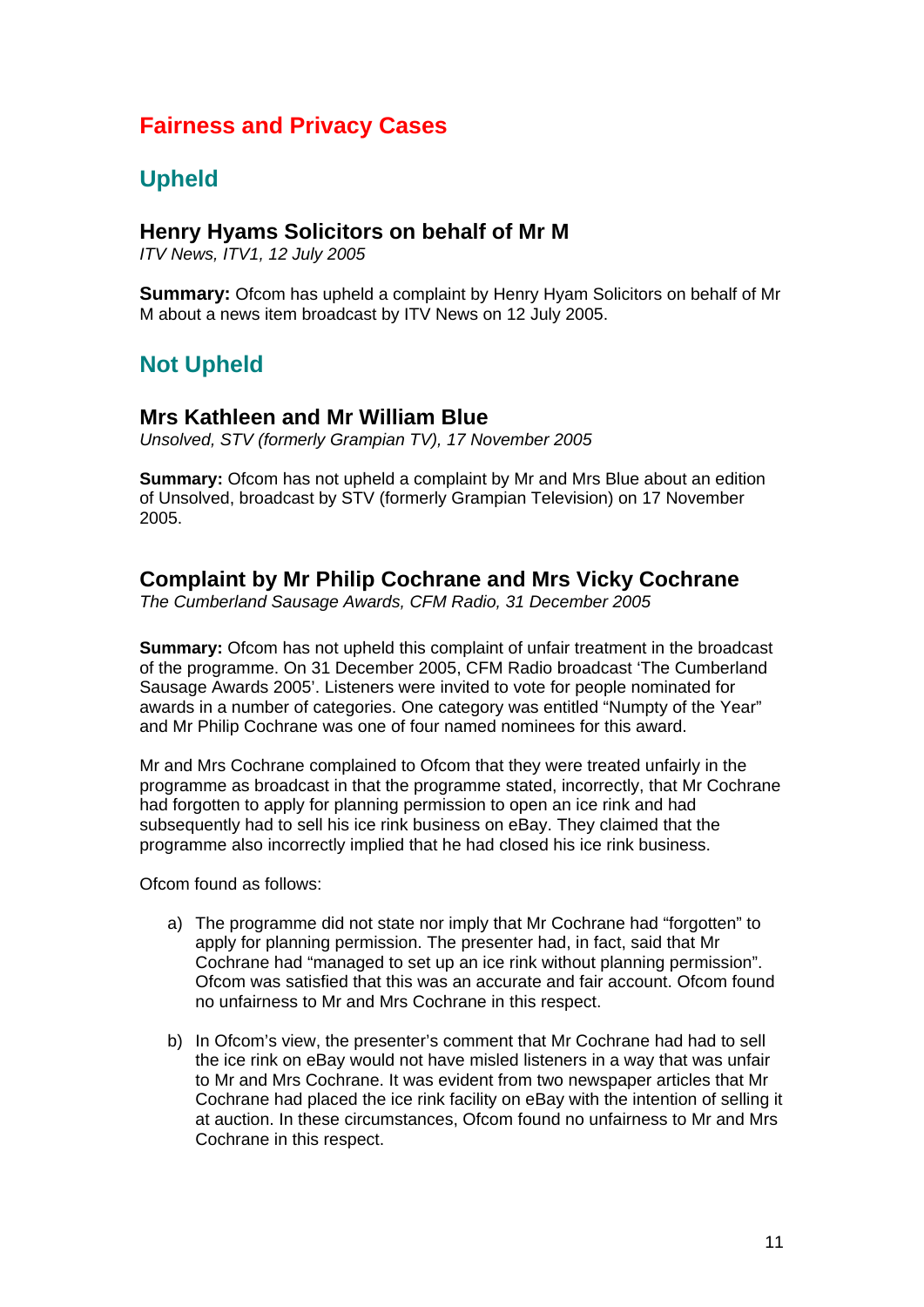c) It was clear that the programme's presenter did not state that Mr Cochrane had closed his business. The presenter had said that Mr Cochrane had "managed to set up" an ice rink without getting planning permission beforehand and that he had sold it or tried to sell it. Ofcom, therefore, found no unfairness to Mr and Mrs Cochrane in this respect.

### **Introduction**

On 31 December 2005, CFM Radio broadcast *The Cumberland Sausage Awards 2005.* This programme was a one-off version of *The Cumberland Sausage Show*, a weekly music-based programme interspersed with entertainment features. *The Cumberland Sausage Awards 2005* programme invited listeners to vote for people nominated for awards in a number of categories. One category was entitled "Numpty of the Year" and Mr Philip Cochrane was one of four named nominees for this award. In introducing Mr Cochrane's nomination, the programme's presenter alleged that Mr Cochrane had "managed to set up an ice rink [on his property] without planning permission" and that he "had to sell it [the ice rink] on eBay [the internet auction site]" as a result. Mr Cochrane was voted "Numpty of the Year" by the listeners. Mr Cochrane and his wife, Mrs Vicky Cochrane, are joint partners of Carlisle on Ice, the ice rink business referred to in the programme.

Mr and Mrs Cochrane complained to Ofcom that they were treated unfairly in the programme as broadcast.

### **The Complaint**

### **Mr and Mrs Cochrane's case**

In summary, Mr and Mrs Cochrane complained that:

- (a) The programme stated, incorrectly, that Mr Cochrane had forgotten to apply for planning permission to open the ice rink.
- (b) The programme stated, incorrectly, that Mr Cochrane had had to sell his ice rink business on eBay because he did not have planning permission.
- (c) The programme implied that Mr Cochrane had closed the ice rink business, when, in fact, he had not.

#### *CFM's Case*

In summary, CFM said that Mr Cochrane was a well known Carlisle businessman and his activities relating to his ice rink business had been well reported in the local media. Ten newspaper articles published between 6 July and 29 November 2005 had followed the fortunes of Mr Cochrane's venture. Six of the articles focused on the fact that the ice rink had opened in July 2005 without planning permission and had been subsequently refused retrospective planning permission by the Council. A further two articles focused on Mr Cochrane's attempt to sell the ice rink on the internet auction site, eBay. CFM said that the programme was a light-hearted retrospective on the highs and lows of the year and, specifically, the individuals and groups who contributed to those highs and lows. The award for "Numpty of the Year"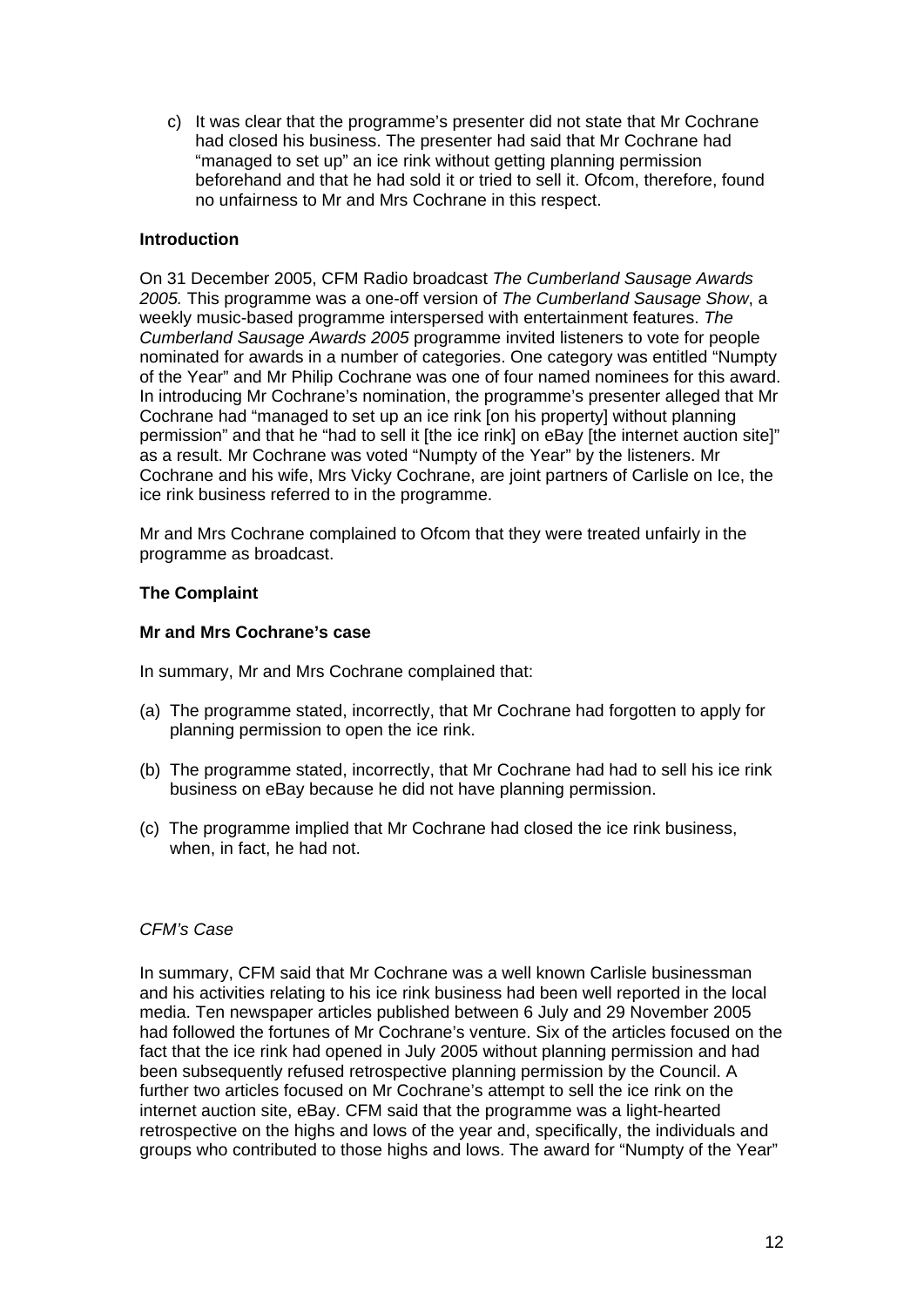was satirical and poked fun at well known situations and people who had been in the news throughout the year.

In response to Mr and Mrs Cochrane's specific heads of complaint, CFM said that:

- (a) The programme's presenter did not state that Mr Cochrane had forgotten to apply for planning permission. In fact, the presenter said that Mr Cochrane had "managed to set up the ice rink without planning permission". To the best of CFM's knowledge, the ice rink was opened in July 2005 without having first received planning permission. Retrospective planning permission was applied for by Mr Cochrane but it was refused at a Council meeting on 30 September 2005.
- (b) The presenter said that Mr Cochrane had not obtained planning permission for the ice rink business and "had to sell it on eBay". CFM said that it was widely reported in the local media that Mr Cochrane had placed the ice rink on eBay for a reserve price of £108,000. Mr Cochrane had described the ice rink as "This superb money earner is all you will need for the next 10 years at £35,000 per month hire charge or up to £10,000 per week hiring to councils and shopping arcades or in a fixed location". He was also quoted in a local newspaper as saying "the ice rink is going" and that he "had two other possibilities to take the rink off his hands". Given the news reports and his own comments about the sale or disposal of the ice rink, CFM said that in these circumstances the statement made by the presenter on air was neither incorrect nor unfair.
- (c) None of the programme's presenters made the implication that Mr Cochrane had gone out of business. One of the presenters specifically highlighted, in the present tense, that Mr Cochrane "[is] actually quite a good businessman". However, CFM said that despite his usual good business sense, the Council held the view Mr Cochrane was trading unlawfully and had recommended that a Planning Enforcement Order be issued which would lead to the closure of the ice rink. Mr Cochrane had, so far, failed to provide the Council with the information required to allow it to enforce the Planning Enforcement Order. CFM said that the presenters did not state or imply that Mr Cochrane had gone out of business and, given the refusal of planning permission and publicity associated with the sale of the rink, the station did not "believe that it was unreasonable to assume that the ice rink was still trading".

 CFM regretted any upset the programme caused to Mr Cochrane and his family, but maintained that it treated him fairly. As a result of the extensive coverage in the local media about the ice rink, CFM believed that Mr Cochrane, and his business ventures, were legitimate subjects of satire. Despite the very public pitfalls he had experienced with this project, the presenter clearly stated that he was a good businessman.

### **Decision**

Ofcom's statutory duties include the application, in the case of all television and radio services, of standards which provide adequate protection to members of the public and all other persons from unfair treatment in programmes included in such services. Where there appears to have been unfairness in the making of the programme, this will only result in a finding of unfairness if Ofcom finds that it has resulted in unfairness to the complainant in the programme as broadcast.

In carrying out its duties, Ofcom has regard to the need to secure that the application of these standards is in the manner that best guarantees an appropriate level of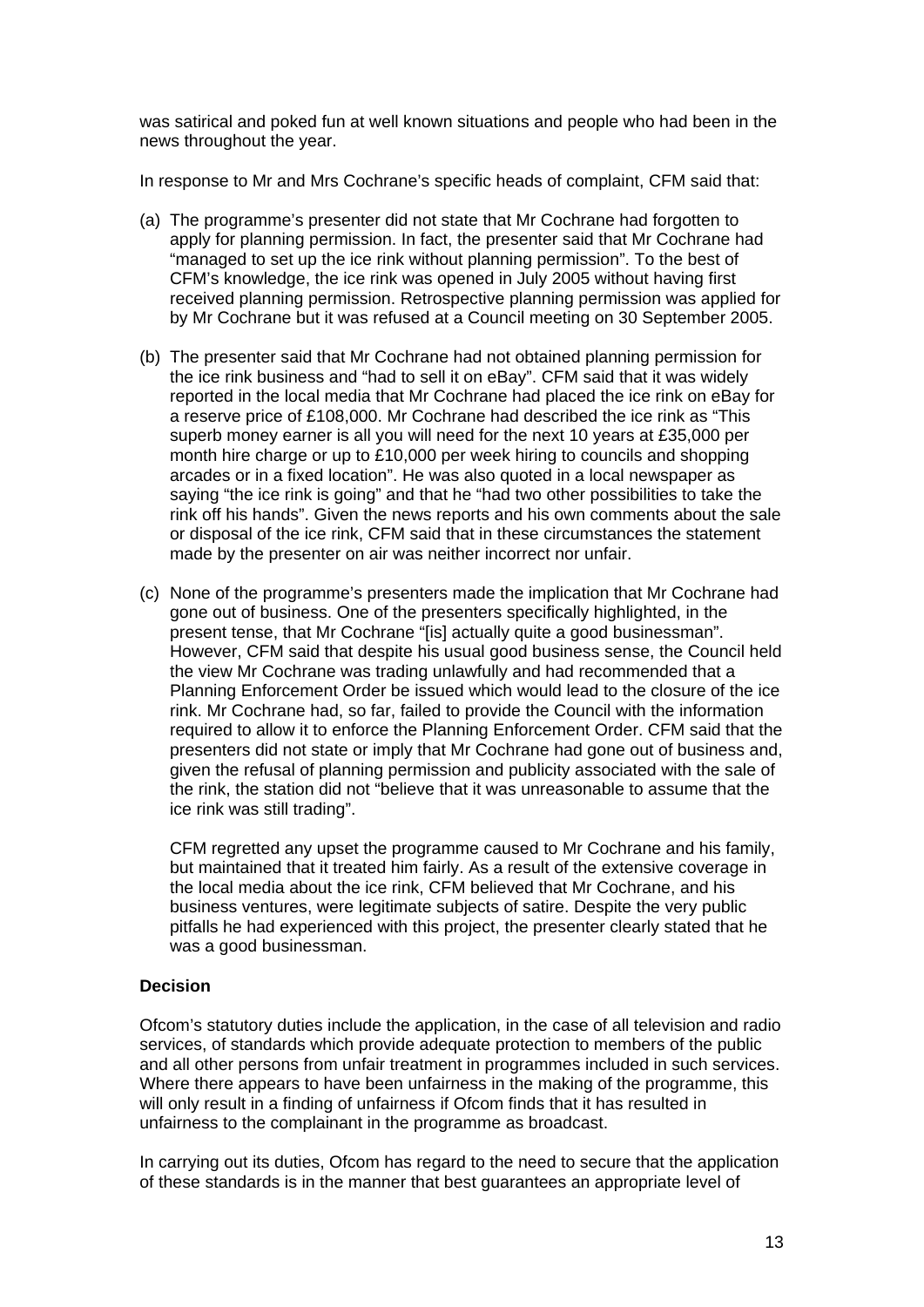freedom of expression. Ofcom recognises that (subject to the provisions of the Ofcom Broadcasting Code) broadcasters can quite properly comment and take particular viewpoints on the subjects of broadcast programmes. However, it is essential, not only to the parties directly concerned but also to listeners and viewers, that such comments should be accurate in all material respects so as not to cause unfairness. Ofcom is also obliged to have regard, in all cases, to the principles under which regulatory activities should be transparent, accountable, proportionate and consistent targeted only at cases in which action is needed.

This case was considered by Ofcom's Executive Fairness Group.

(a) Ofcom first considered Mr and Mrs Cochrane's complaint that the programme's presenter said, incorrectly, that Mr Cochrane had forgotten to apply for planning permission for the ice rink.

Broadcasters should take reasonable care to satisfy themselves that material facts have not been presented, disregarded or omitted in a way that is unfair to an individual or organisation. However, Ofcom was also aware of the broadcaster's right (subject to the provisions of Ofcom's Broadcasting Code) to comment and take particular viewpoints on the subjects of broadcast programmes.

By examining a recording of the programme and reading the transcript of it, it was clear the programme's presenter did not state that Mr Cochrane had "forgotten" to apply for planning permission. The presenter had, in fact, said that Mr Cochrane had "managed to set up an ice rink without planning permission". Ofcom was satisfied that this explanation of how the ice rink came into being was an accurate and fair account. The presenter's comments did not expressly, or implicitly, make the suggestion that Mr Cochrane had "forgotten" to apply for planning permission. Ofcom therefore found no unfairness to Mr and Mrs Cochrane in this respect.

(b) Ofcom considered Mr and Mrs Cochrane's complaint that the programme, incorrectly, stated that Mr Cochrane had had to sell his ice rink business on eBay because he did not have planning permission.

 Ofcom examined the recording of the programme and the transcript of it. Ofcom accepted that the programme's presenter had said that Mr Cochrane "had to sell" the ice rink. However, Ofcom noted that in two articles reported in the News & Star, a local newspaper, and published on 26 and 29 November 2005 (provided to Ofcom by the broadcaster), it was reported that Mr Cochrane had placed the ice rink on eBay and that he was quoted as having "two other possibilities to take". The articles also quoted him as saying that the "ice rink was going" and that if anyone from the Carlisle area tried "to buy it, they [would] not get a look in".

 In Ofcom's view, the presenter's comment that Mr Cochrane had had to sell the ice rink on eBay would not have misled listeners in a way that created unfairness to Mr and Mrs Cochrane. It was evident from the newspaper articles that Mr Cochrane had placed the ice rink facility on eBay with the intention of selling it at auction and that he had considered other options if it did not sell. In these circumstances, Ofcom found no unfairness to Mr and Mrs Cochrane in this respect.

(c) Ofcom considered Mr and Mrs Cochrane's complaint that the programme implied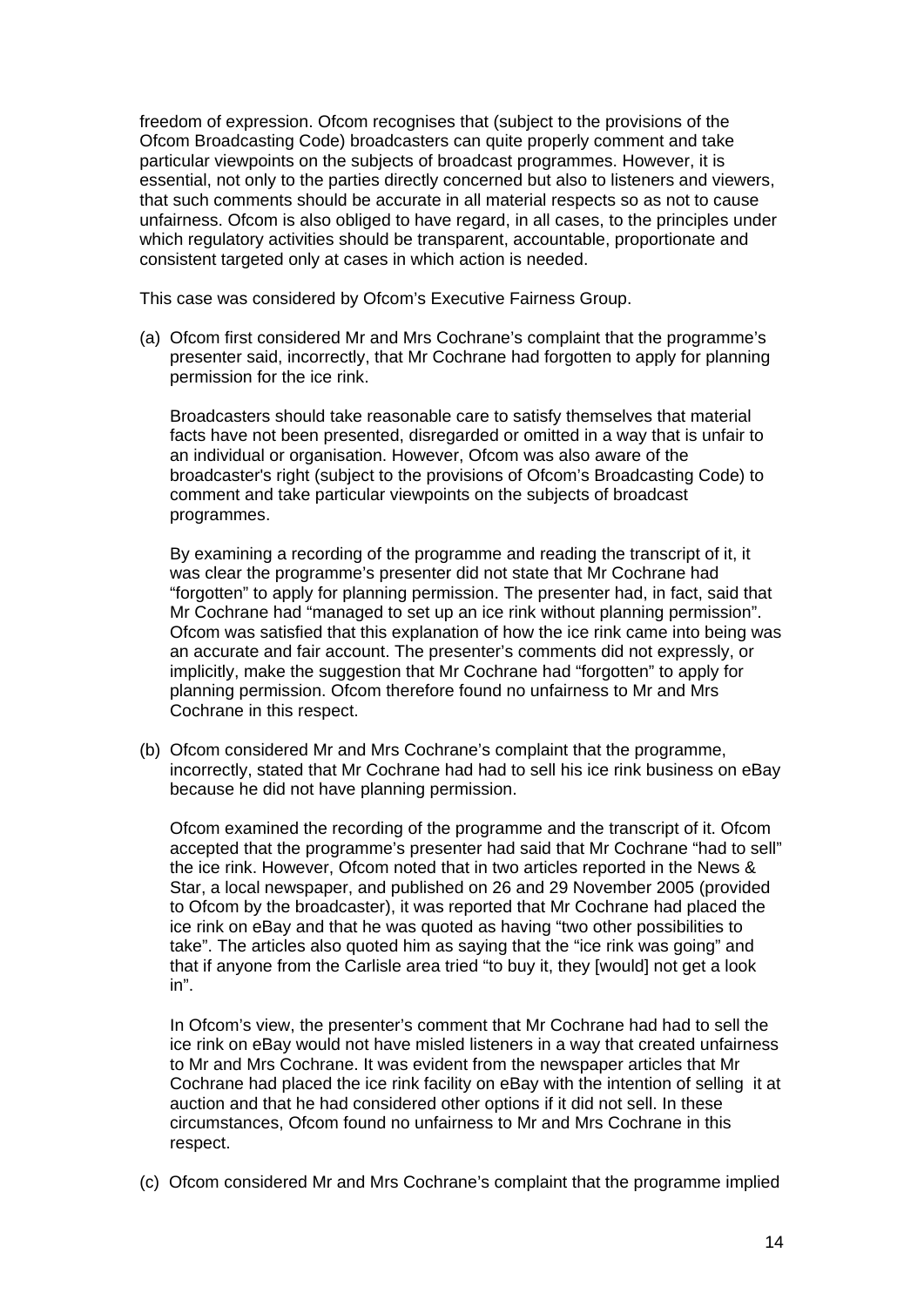that Mr Cochrane had gone out of business, when, in fact, he had not.

Broadcasters should to take reasonable care to satisfy themselves that material facts have not been presented, disregarded or omitted in a way that is unfair to an individual or organisation. However, Ofcom was also aware of the broadcaster's right (subject to the provisions of Ofcom's Broadcasting Code) to comment and take particular viewpoints on the subjects of broadcast programmes.

By examining a recording of the programme and reading the transcript of it, it was clear that the programme's presenter did not state that Mr Cochrane had closed his business. It was clear from what the presenter had said that Mr Cochrane had "managed to set up" an ice rink without getting planning permission beforehand and that he had sold it or tried to sell it. Ofcom was satisfied that this explanation of how the ice rink came into being and what had happened since retrospective planning permission was refused was accurate and fair. The presenter's comments did not imply that Mr Cochrane had closed his business as a whole. Ofcom, therefore, found no unfairness to Mr and Mrs Cochrane in this respect.

 Ofcom also considered that the tone and manner of the programme was in a format that was well-established on CFM and listeners would have been familiar with its satirical content and style. Taking into account the publicity of Mr Cochrane's ice rink business in the local press, the format of the programme, and that the presenters' comments were intended to be humorous in dealing with people with local celebrity status, Ofcom considered that in this context, the comments made in the programme were not unfair to Mr and Mrs Cochrane.

**Accordingly, the complaint of unfair treatment in the broadcast of the programme was not upheld.**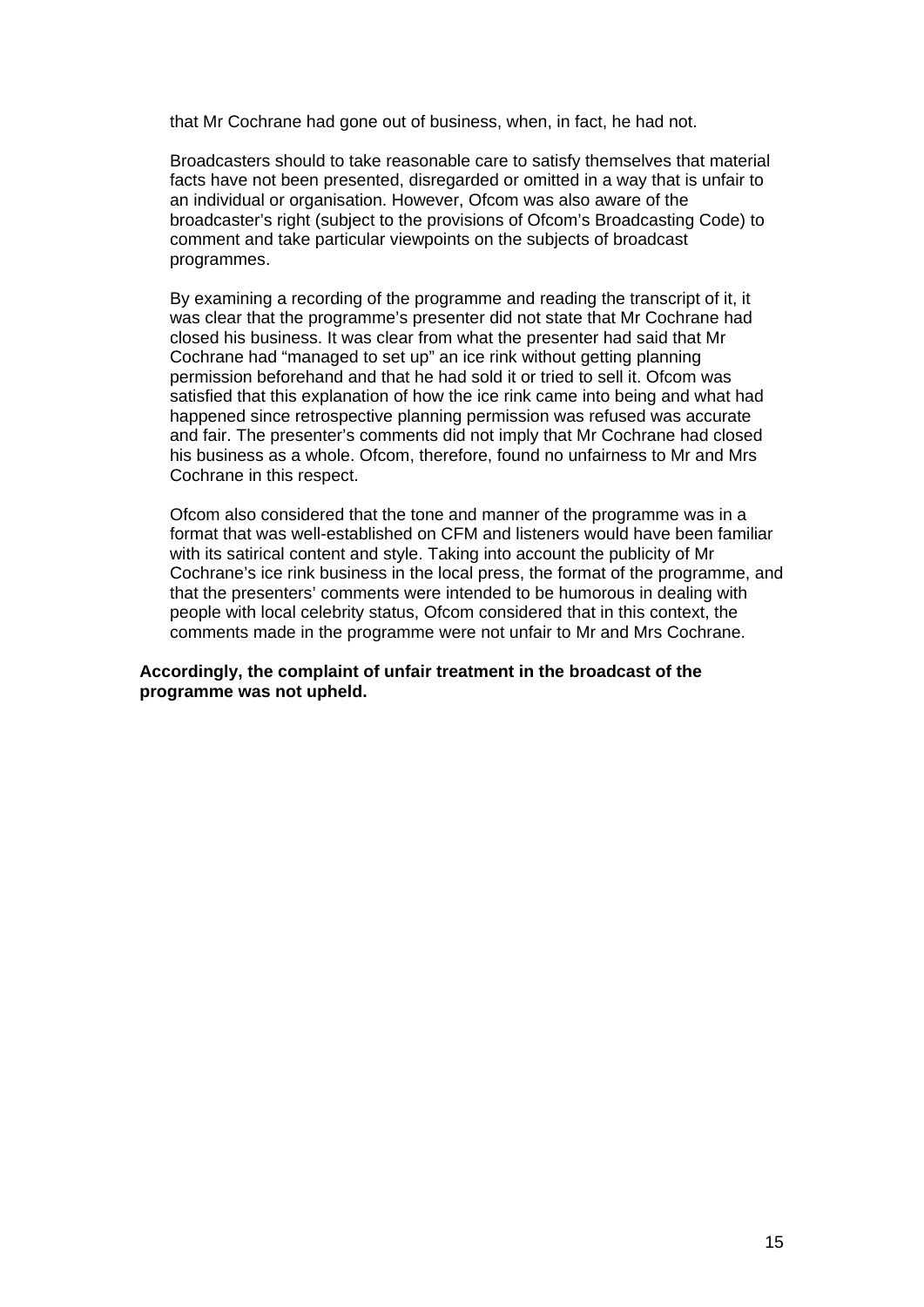### **Complaint Mr Kian Lucas**

*The Late Night Zoo, 96.6 TFM, 4 and 5 January 2006* 

**Summary:** Ofcom has not upheld this complaint of unfair treatment from Mr Kian Lucas. Mr Lucas phoned in to this edition of the Late Night Zoo and made a joke that started "I kidnapped a chicken". Mr Lucas call was ended by the presenters who believed the complainant had told a joke about kidnapping a child.

Later a friend of Mr Lucas rang the station to say that Mr Lucas felt very bad about upsetting the presenter. The presenter said it was inappropriate to try and make a joke about it on radio when there had been recent cases of child abduction and rape, and that the presenter would kill anyone who came near his kids in the way Mr Lucas had been intending by his joke...

Mr Lucas complained the presenters' interpretation of his joke as one about raping children had been unfair and that the presenters should have informed themselves of the correct meaning of the word "chicken" before broadcasting unfair damaging comments about him. Mr Lucas said the correct meaning of the word "chicken" was an inexperienced, young homosexual male.

Ofcom found as follows:

- a) Ofcom had regard for both the Oxford English dictionary and Robert Scott gay slang dictionary and noted that there are a number of meanings of the word "chicken". Ofcom found that the presenter's interpretation of Mr Lucas' joke as "I kidnapped a child" was reasonable because "chicken" can be used to describe "a child";
- b) It was fair for the presenters to maintain their understanding that Mr Lucas had made a joke about kidnapping of child, given there was no indication that their interpretation of Mr Lucas' joke was different from that which Mr Lucas had intended. Ofcom appreciated that the comments made by the presenters in response to the joke were distressing for the complainant. However in Ofcom's opinion, listeners were likely to have understood that the presenters were expressing disapproval of Mr Lucas because they understood he had made a joke about kidnapping a child, not because Mr Lucas was the type of person who would kidnap and abuse a child. Ofcom did not believe that the presenter's comments about the inappropriateness of the joke resulted in unfairness to Mr Lucas.

### **Introduction**

*The Late Night Zoo* is an entertainment radio programme broadcast from 22:00 – 01:00 for Stockton and surrounding areas in the North East.

On 4 January 2006 the programme received a phone in call from Mr Lucas who initially described himself as a transvestite but later corrected this and said he was a drag queen. Mr Lucas explained that he was cold because he was standing outside a KFC restaurant after he had had "a bit of chicken". This comment led into a 'joke' by Mr Lucas that started "I kidnapped a chicken the other week…".

The call was ended and the presenter Mr Gary Philipson said "We're not having any of that…that's just outrageous. We're not in for that sort of thing especially in the light of what's been going on around the UK…I'm not one for cutting folk off but if you're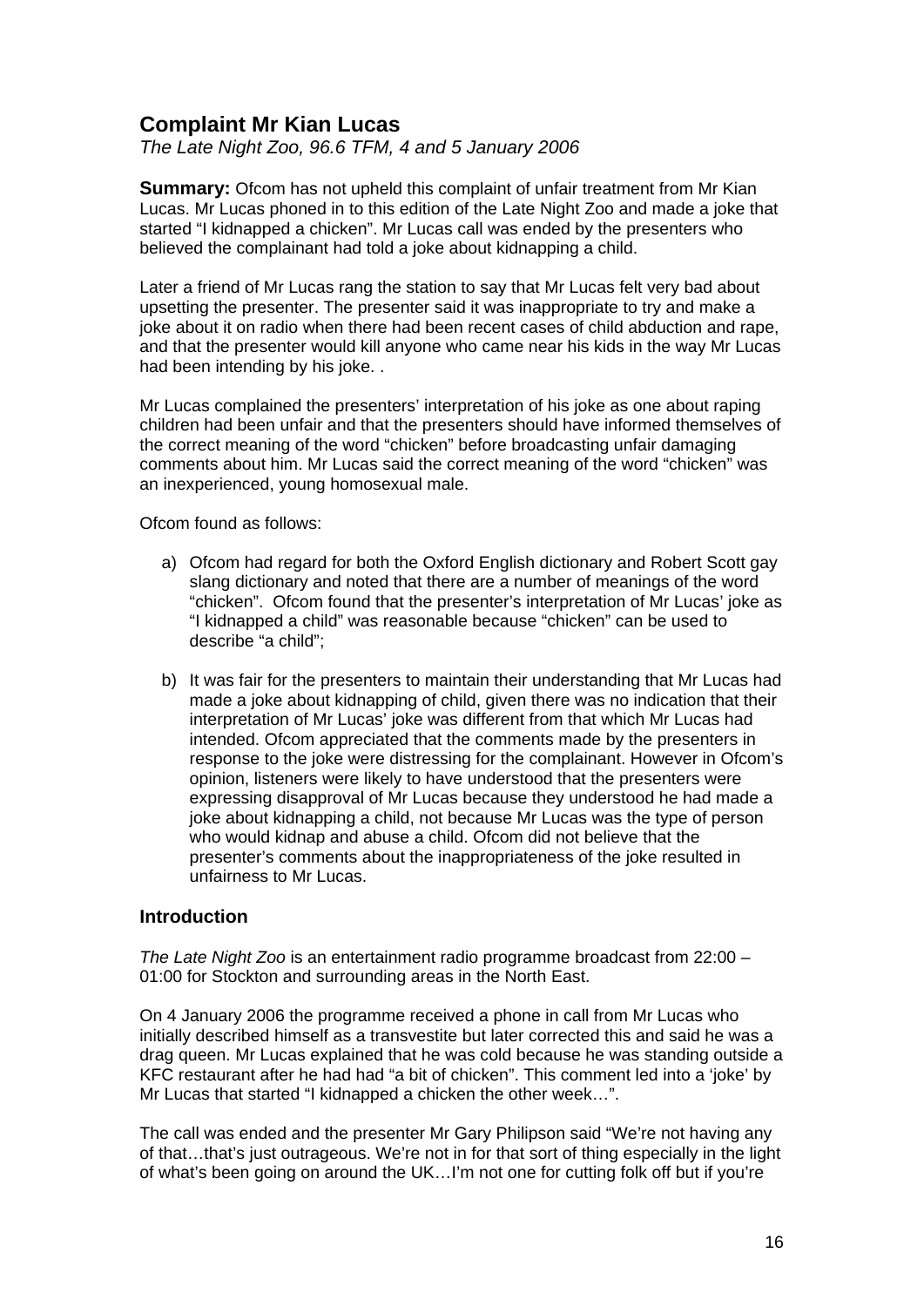going to come on and just try to be sleazy, I'm not interested".

Approximately 90 minutes later the programme received a call from a friend of Mr Lucas named Liz. Liz had phoned-in to explain that Mr Lucas felt very bad about upsetting the presenter. In response Mr Philipson said that saying 'sorry' didn't count as it was inappropriate and filthy for Mr Lucas to make jokes about kidnapping children. Mr Philipson said "I'd batter him if I saw him because it's absolutely disgraceful". Mr Philipson went on to say that he had children himself and if anyone came at his children in the way that Mr Lucas had been intending [by his joke], he would kill them.

Mr Kian Lucas complained that he had been treated unfairly in the programme as broadcast.

### **The Complaint**

### **Mr Lucas' case**

In summary, Mr Lucas complained that he was treated unfairly in the programme as broadcast in that:

- a) The programme makers falsely claimed that he had made a joke about kidnapping children. Mr Lucas said that "chicken" was a gay term used to describe an inexperienced, young homosexual male and the joke, which was cut off, was "*I kidnapped a chicken. My friend said, how old was he*".
- b) The programme makers should have informed themselves of the correct meaning of "chicken" before making such damaging comments. Mr Lucas said that the programme makers had over an hour between his initial call and his friend's call, which was ample time to confirm the correct meaning of "chicken".

### **Emap's case**

Emap, the broadcast licensee responsible for 96.6 TFM responded to the complaint as follows:

- a) In relation to the presenter's interpretation of the word "chicken" Emap said that according to the Robert Scott's Gay Slang Dictionary, (now maintained by the ODPS at www.odps.org) the term means "any boy under the age of consent". During the programme, the presenter's technical operator recognised the term and the connotation it has with under age sex and immediately alerted the presenter. It was at this point that the presenter dumped the call, and justifiably commented about not wishing to let the programme degenerate into sleaze.
- b) Emap said that Mr Lucas was a regular caller to the programme and the presenters had always been supportive of him. While it acknowledged that it was unfortunate when a good relationship between a presenter and a listener deteriorates in such a fashion, Emap believed the presenter was rightly justified in condemning Mr Lucas' comments about kidnapping a youngster. Emap acknowledged that the comments were intended as a joke but considered them clearly inappropriate, at any time but especially so, following the recent reports about child abduction and abuse, both locally and elsewhere in the UK. Emap said that in hindsight the programme maker's remarks about "battering" and "killing" were ill-judged. However, Emap explained that these comments had been made in haste when Mr Lucas' friend resurrected the topic that the presenter had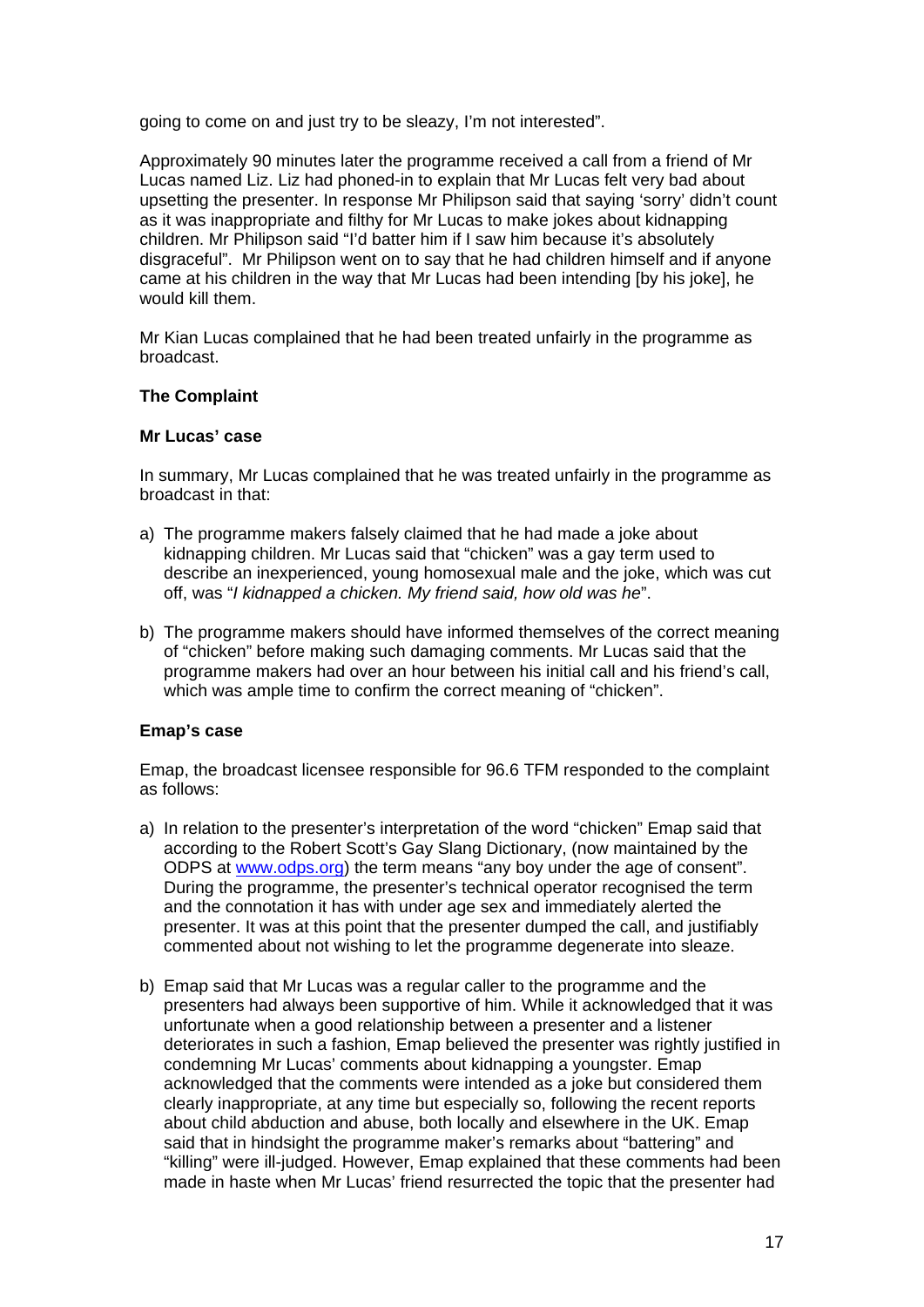previously terminated in a reasonable and appropriate manner. Emap said the complainant realised the joke and its implications were unacceptable, as Mr Lucas expressed concern to his friend Liz, and sent the presenter a letter of apology and gifts following the broadcast of the programme.

### **Decision**

Ofcom's statutory duties include the application, in the case of all television and radio services, of standards which provide adequate protection to members of the public and all other persons from unfair treatment in programmes and unwarrantable infringement of privacy in and in the making of programmes included in such services.

In carrying out its duties, Ofcom has regard to the need to secure that the application of these standards is in the manner that best guarantees an appropriate level of freedom of expression. Ofcom is also obliged to have regard, in all cases, to the principles under which regulatory activities should be transparent, accountable, proportionate and consistent and targeted only at cases in which action is needed.

a) Mr Lucas complained that the programme maker's interpretation of his 'joke' was unfair. In considering this complaint, Ofcom had regard for the recording and transcript of the programme, and definitions of the word "chicken" taken The Oxford English Dictionary and The Robert Scott's Gay Slang Dictionary:

 Oxford Dictionary definitions: *"a young bird"; "a child"; "a young inexperienced person"* 

 The Robert Scott's Dictionary definitions: *"any boy under the age of consent"; "Teenager, boyish, adolescent juvenile"; "Young gays/ lesbians"* 

The 'ioke' as told by Mr Lucas was: "*I kidnapped a chicken the other week right…and I told my mate I had a nice cock*"

Ofcom appreciated that the word "chicken" has a number of meanings and given the variety of definitions for the word Ofcom sought to establish whether the presenter's meaning of the word had been reasonable. In reaching a decision Ofcom noted that there is a clear association between the word chicken and youth, further the Oxford Dictionary provides "a child" as one definition of the word. In the light of this, Ofcom found that the presenter's interpretation of Mr Lucas' 'joke' as "I kidnapped a child" was reasonable because "chicken" can be used to describe "a child". In Ofcom's view, based on this understanding of the 'joke', the presenter's decision to end the call was appropriate. In relation to this complaint, Ofcom found the presenter's interpretation of Mr Lucas' joke had been fair.

b) Mr Lucas complained that the presenter should have informed themselves of the correct meaning of "chicken" before making damaging comments about him. Mr Lucas said that the presenter had over an hour between his initial call and his friend's call, which was ample time to confirm the correct meaning of "chicken".

 Ofcom was required to determine if it was unreasonable for the presenter to maintain their understanding that Mr Lucas' had made a joke about kidnapping a child, and whether the presenter's comments during the phone conversation with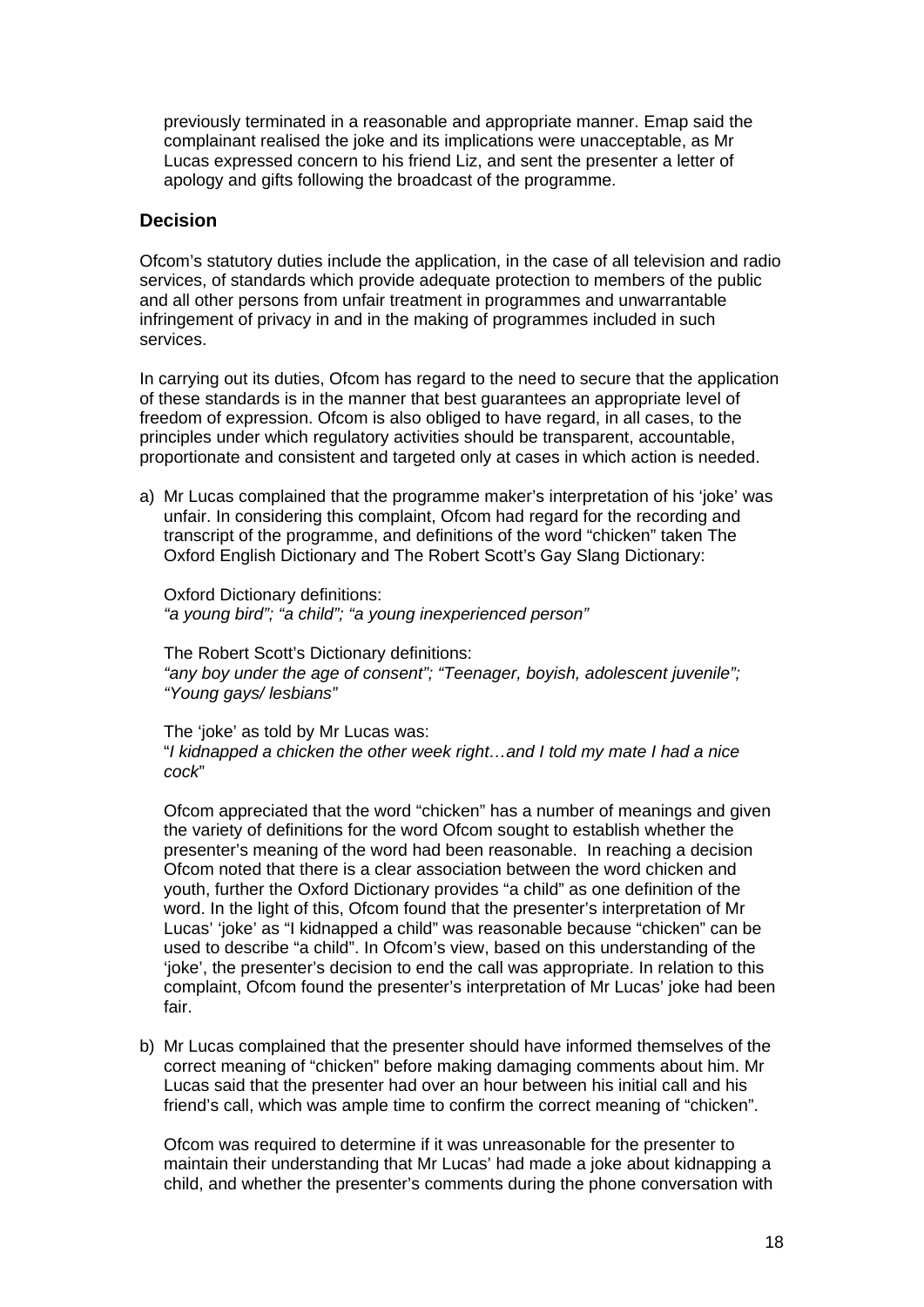Liz resulted in unfairness to Mr Lucas.

 Ofcom noted that there was no indication given to the presenter that his interpretation of the word "chicken" had been different from the one intended by Mr Lucas. In particular, Ofcom had regard for the fact that Mr Lucas' friend Liz had not phoned the programme to correct the presenter's understanding of Mr Lucas' joke, but had simply wished to apologise on behalf of Mr Lucas for upsetting the presenter:

#### Liz: "*I think Mr Lucas upset you…Mr Lucas has been on the phone to us tonight and he said that he feels really really bad about it.*"

 In Ofcom's view, Liz's phone call was likely to have reinforced the presenter's understanding of Mr Lucas' joke. Given that there was no indication that the presenter's interpretation of the joke was different from the meaning that Mr Lucas had intended to convey, Ofcom found that it was fair for the presenter to maintain his understanding that Mr Lucas had made a joke about kidnapping of child.

 Ofcom secondly considered the nature of the comments made by the presenter during his phone conversation with Liz. Ofcom agreed with the broadcaster that the comments relating to the presenter "battering" Mr Lucas for making the joke, and "killing" anyone who came near the presenter's children in the way Mr Lucas had been intending, were ill-judged. Ofcom also appreciated that the comments were distressing for Mr Lucas' to hear. However in Ofcom's opinion, listeners were likely to have understood that the presenter was expressing disapproval of Mr Lucas because the presenter had understood that Mr Lucas had made a joke about kidnapping a child, not because Mr Lucas was the type of person who would kidnap a child. In the light of Ofcom's finding that the presenter's understanding of Mr Lucas' joke was fair, Ofcom did not believe that the presenter's comments about the inappropriateness of the joke resulted in unfairness to Mr Lucas.

#### **Accordingly Ofcom has not upheld Mr Lucas' complaint of unfair treatment.**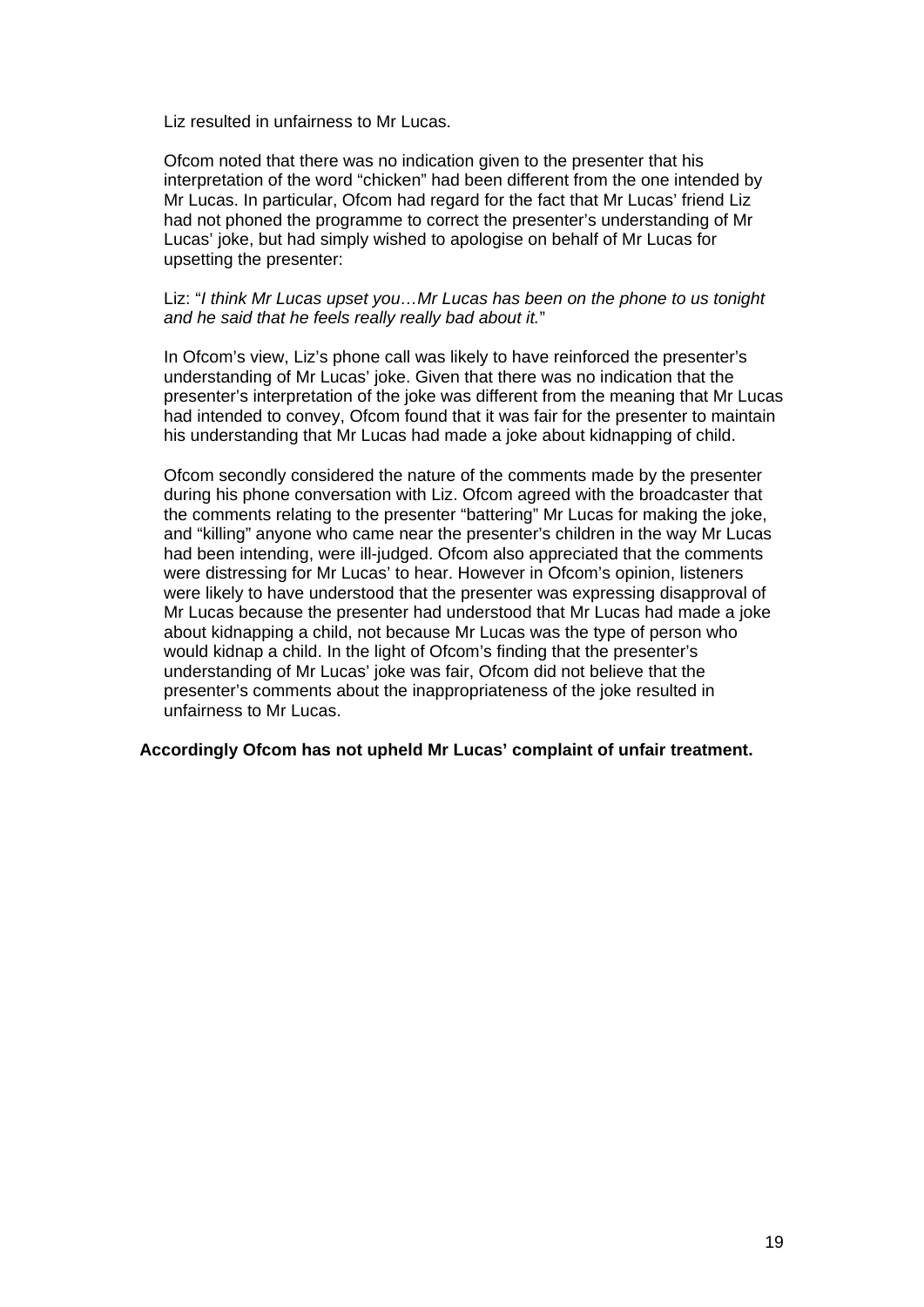### **Complaint by Mr Martin Payne**

*Rogue Traders, BBC1, 15 September 2005* 

**Summary:** Ofcom has not upheld this complaint of unwarranted infringement of privacy. This edition of Rogue Traders, a series in which secret filming is used to expose tradesmen and tradeswomen who allegedly contravened professional rules and standards, focused on those who carried out gas boiler repairs and installations. Mr Martin Payne was one of two tradesmen secretly filmed carrying out repairs to a gas boiler.

Mr Payne complained to Ofcom that he was treated unfairly and that his privacy was unwarrantably infringed in both the making and broadcast of the programme.

Ofcom found as follows:

- a) Ofcom was persuaded that the programme had fairly portrayed Mr Payne as having been repairing and installing gas boilers despite not being a CORGI registered engineer and without being accompanied by a CORGI registered engineer.
- b) Ofcom was satisfied that the BBC fairly presented that: CORGI and the Health and Safety Executive ("HSE") had concerns over Mr Payne's behaviour'; Prohibition and Enforcement Notices had been issued by the HSE against Mr Payne (confirming that he had been illegally carrying out gas work and that complaints about his conduct had been made); and that Mr Payne claimed that he was unaware that the Prohibition Notice had been issued against him.
- c) The programme's focus, in Ofcom's view, was that Mr Payne was unlawfully interrupting gas supplies and so it was not unfair for the programme not to have included reference to all occasions when Mr Payne visited a particular property where he was carrying out work or that he had contacted the householder and been told the boiler was working.
- d) In the circumstances of this particular case, Ofcom considered that it was legitimate to obtain and broadcast excerpts of a secretly recorded telephone conversation between Mr Payne and a programme maker. The BBC reasonably believed Mr Payne was engaging in dangerous and illegal behaviour. Exposing this type of behaviour was in the public interest. Furthermore, Ofcom noted that the programme limited the excerpts of the secretly recorded telephone conversation broadcast to his broken promise to arrive shortly, and the background sound to one of his subsequent calls, thereby minimising any potential intrusion. Ofcom considered that in the particular circumstances of this case, it was certainly warranted to include the brief recording. It was legitimate of the BBC to expose what it saw as Mr Payne's propensity for falsehoods and untruths in his dealings with customers. This warranted the recording and broadcast of the material.

The complaints of unfair treatment and unwarranted infringement of privacy were not upheld.

### **Introduction**

On 15 September 2005, the BBC broadcast on BBC1 an edition of *Rogue Traders*, a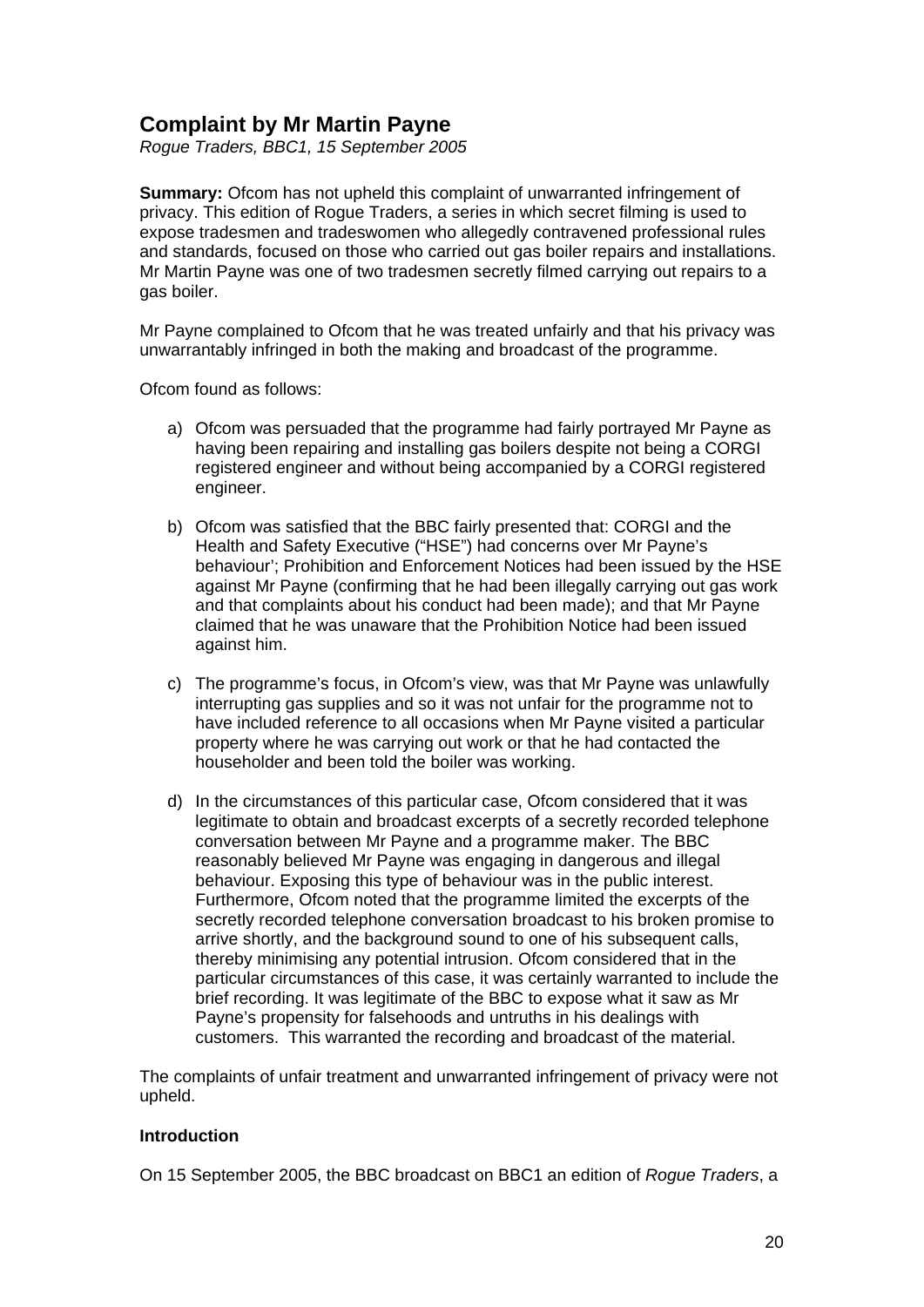series in which secret filming is used to expose workmen or workwomen and tradesmen and tradeswomen who are, allegedly, contravening professional rules and standards. This edition focused on those who carried out gas boiler repairs and installations. Mr Martin Payne was one of two tradesmen secretly filmed carrying out repairs to a gas boiler. It also included footage of Mr Payne being confronted about both the quality of his workmanship and that he had interrupted the gas supply without being CORGI<sup>2</sup> registered. The programme included former customers of Mr Payne recounting their experiences of his apparently inferior and in some cases hazardous workmanship.

The programme's commentary introduced Mr Payne as "Martin Powers" of KGT Plumbing & Heating. Ms Caroline Huxtable, a former customer of Mr Payne, was interviewed about his standard of workmanship. She explained that he had not completed the installation of a new boiler and had left it in a hazardous condition. Ms Huxtable said that she had contacted CORGI about her concerns and she was told that "Mr Powers" [Mr Payne] was not CORGI registered. The programme went on to state that "in 2003 the Health & Safety Executive ("the HSE") issued a prohibition notice against "Mr Powers" [Mr Payne] after he had fitted three boilers incompetently".

"Mr Powers" was identified by the programme as Martin Payne of Swanley Plumbing and Heating of Kent. Mr Neil Morrow was interviewed about the work carried out for him by Mr Payne. Mr Morrow explained that Mr Payne had installed a gas boiler for him. The presenter told Mr Morrow that Mr Payne was not CORGI registered.

Another customer, Victor Howe, who had had a boiler installed, was interviewed. He had, according to the programme, employed "Martin" of B & H Plumbing and Heating Engineers of Brighton.

In a situation set up by the programme makers in Tunbridge Wells, Mr Payne, who according to the programme was running Swanley Heating and Plumbing, was called to fix a boiler that had been purposely tampered with by the programme's expert adviser. Mr Payne was heard on the telephone agreeing to attend, however Mr Payne failed to turn up.

In a second situation set up in a house, specifically equipped for the purpose of secretly filming, Mr Payne was shown working on a boiler and interrupting the gas supply. The expert commented upon his work. Mr Payne was shown charging the customer, "Anna", who in reality was a member of the production team, for installing two thermostats. The commentary explained he had not installed any new parts.

Mr Payne told "Anna" that he was CORGI registered. Later he told the undercover presenter that he and his two engineers were registered. When confronted by the programme's presenter towards the end of the programme, Mr Payne was shown apologising for breaking the law and saying that he was going for CORGI registration. He said he always had engineers come back "to do the gas".

The programme's commentary stated that Mr Payne claimed that he did not know about a Health and Safety Executive (HSE) Prohibition Notice issued against him until told about it by the programme makers, because he wasn't living at the address it was sent to and that he had sold B & H Plumbing and Heating Engineers. Mr Payne was also shown agreeing not to touch any boiler again.

-

 $2$  CORGI is the Council for Registered Gas Installers. It is illegal for gas instillation or gas maintenance work to be carried out by anyone other than a CORGI registered installer.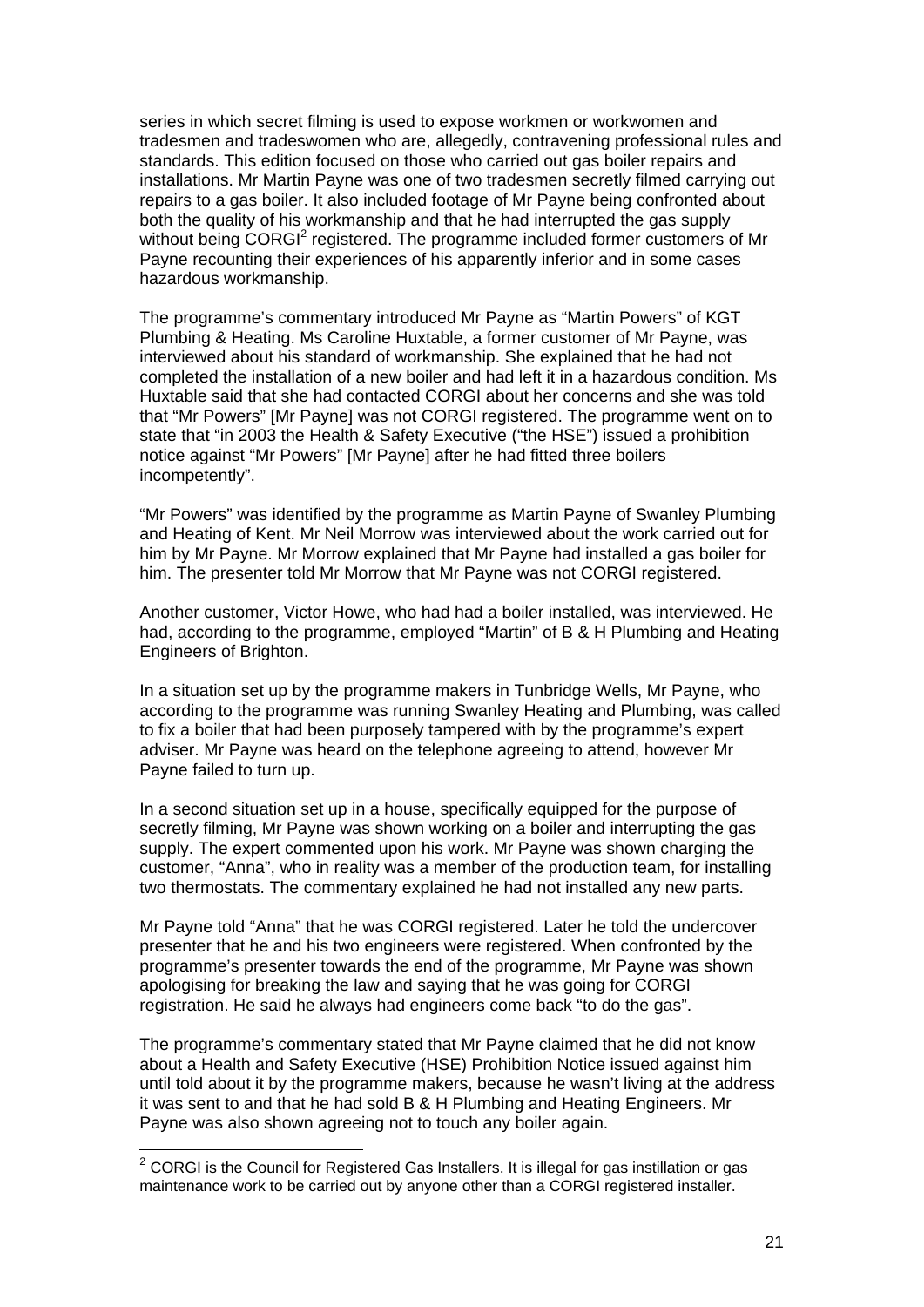Mr Payne complained to Ofcom that he was treated unfairly and that his privacy was unwarrantably infringed in both the making and broadcast of the programme.

### **The Complaint**

#### **Mr Payne' case**

In summary, Mr Payne complained that:

- (a) He was presented in the programme as having carried out the work for Ms Huxtable on his own when, in fact, he had been accompanied by a CORGI registered engineer. Also Ms Huxtable failed to mention that Mr Payne had left her part of the fee due to him, in order for her to employ someone else to complete the work that he had left unfinished.
- (b) He was unaware that a HSE Prohibition Notice had been issued against him and that he had not received any notice at his address. Mr Payne said that he had passed to the programme makers confirmation from CORGI and the HSE that they had received no complaints against him and that the infringement demonstrated in the programme was minor. This was not taken this into account.
- (c) Although Mr Howe was not shown a CORGI registration card, the programme failed to mention that Mr Payne had worked with a qualified engineer to install the boiler. Mr Howe also made no complaint about the work carried out.
- (d) The programme failed to mention the fact that with regard to the house where he had been secretly filmed that Mr Payne had contacted the householder a couple of days after fixing her boiler and was told that it was working. The programme also did not mention that after being notified that the boiler was not working again, he attended the property again and fixed the boiler.
- (e) Although he did not attend the first situation set up by the programme makers in Tunbridge Wells, Mr Payne's conversation with the caller was broadcast and his name was mentioned. This unwarrantably infringed his privacy in both the making and the broadcast of the programme.

#### *The BBC's case*

In summary, the BBC responded that:

(a) Ms Huxtable confirmed that Mr Payne was accompanied by another individual when he carried out the work. However, she was present throughout the work and never saw anyone who looked like a qualified engineer. Ms Huxtable was adamant that his much younger colleague was there solely in a junior capacity, his duties confined to fetching, carrying and the like. The BBC said that it was CORGI's standard practice at the time for qualified fitters to leave customers with documentation such as benchmark certificates or logbooks including details of who had done the installation for future reference. Had Mr Payne's companion been properly qualified he might have been expected to do this, but he did not. Ms Huxtable told the programme makers that she believed Mr Payne to be qualified, as that is what he had told her. It was only later, when she spoke to CORGI, that she found he was not qualified.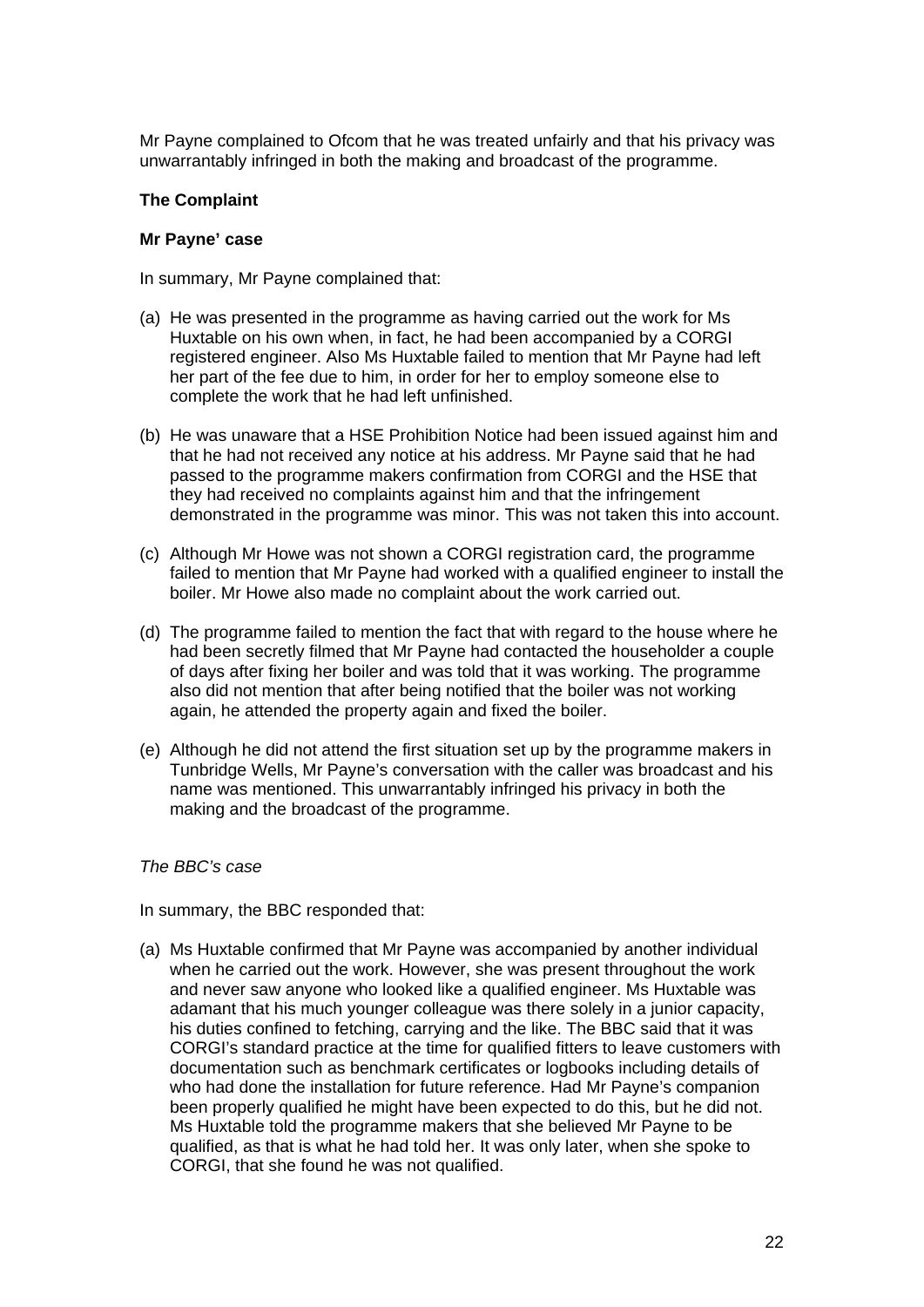The BBC said that it noted from Mr Payne's complaint that he admitted that it was he who had left the work at Ms Huxtable's house unfinished, thereby confirming that he sometimes told customers that his name was Martin Power, rather than Martin Payne.

The BBC also said that the boiler was left in a dangerous state.

The BBC said that Ms Huxtable was also clear that Mr Payne did not leave any money or rebate any part of his fee for the work he had not done. Mr Payne had given an array of excuses for failing to return, such as claiming he now lived "in Spain". Eventually Ms Huxtable retained a competent plumber to finish the work at significant expense.

(b) The HSE had issued two enforcement notices against Mr Payne. It issued an "Immediate Prohibition Notice" against "Martin Power" on 25 November 2003. The BBC believed that the HSE were, at the time unaware that "Martin Power" was in fact the same person as the Martin Payne it had issued an Improvement Notice against on 8 July 2003.

Mr Payne's claim to know nothing about the Prohibition Notice was made absolutely clear in the programme. When Mr Payne was confronted by the programme's presenter he was heard to say "I've never had one served on me whatsoever". The programme's commentary also repeated that "Martin says he didn't know about the prohibition notice until we told him". However, as the Prohibition Notice itself made clear, it was issued in Mr Payne's alternative name, Power, and he told the programme, before transmission, that he had established it was sent to the "fake" address he had used in Hemel Hempstead, 40 Wilkinson Way. Although the version of the notice on the HSE website carried the address he claimed as his own in Hemel Hempstead, 27 Wilkinson Way, the programme makers accepted his account and broadcast, twice, his claim not to have received it without making any further comment. Irrespective of whether he knew about the notice, Mr Payne was breaking the law by working on gas when he was not qualified to do so.

The BBC said that the HSE had drawn its attention to the published text of the Prohibition Notices. They referred to three separate properties and state that the defects found in the properties suggested "incompetence". The Improvement Notice stated that prosecution for non-compliance would be a serious consideration if further defects were reported. The BBC said that the language of the notices did not suggest that the HSE regarded the infractions as "relatively minor".

Although Mr Payne maintained that any offence he had committed was trivial, CORGI have not only assured the BBC that he deserved rather more than a "slap on the hand", but had made that quite clear to him too. Immediately after being secretly filmed and then confronted by the programme makers, Mr Payne telephoned a Technical Support Officer at CORGI, who confirmed to the BBC in a letter dated 6 December 2005 that he had made it clear to Mr Payne that he had undertaken gas work illegally and that it was a serious offence to do so. The BBC said that this demonstrated that at least one senior figure at CORGI disputed Mr Payne's account. The programme makers' communications with CORGI demonstrated that it regarded Mr Payne as working "illegally and dangerously". Similarly, the Enforcement Notices from the HSE left no doubt as to its own views.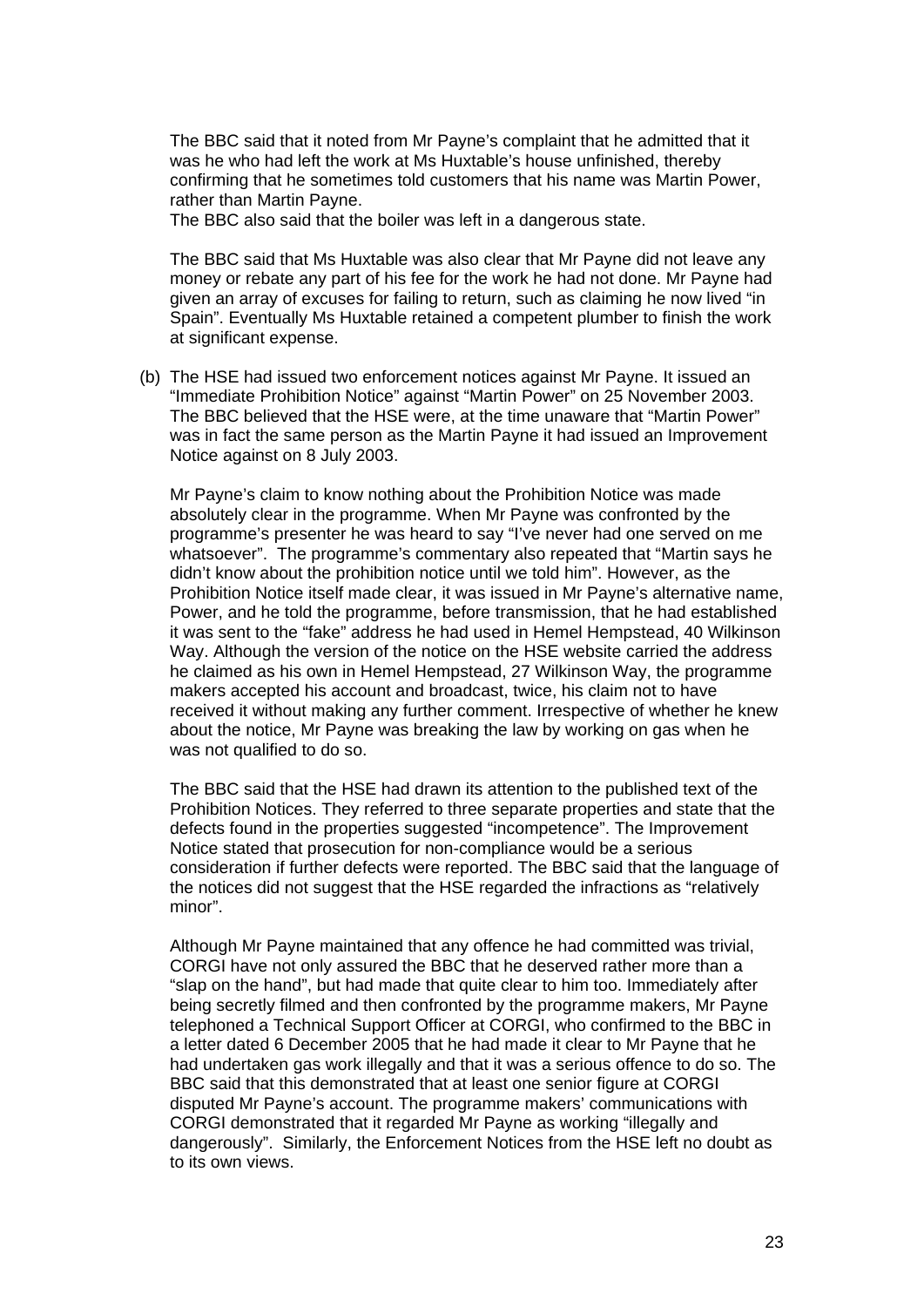- (c) Mr Howe told the programme makers that he had never seen anyone other than the individual who introduced himself simply as "Martin", that is Mr Payne, work on the installation of his boiler. Although Mr Howe was not present for the whole time it took the work to be carried out, he did not see or hear anything that suggested that another person had been in his house. However, Mr Howe was present for the whole of the day when the old boiler was taken out, suggesting that Mr Payne had interrupted the gas flow on his own, which was against the law for anyone other than a CORGI registered engineer. The BBC said that if Mr Payne did ask a CORGI registered engineer to come to the house, it appeared strange that he chose not to do so when taking the old boiler out. The programme did not say Mr Howe was unhappy with the quality of Mr Payne's work. In fact it said nothing at all about Mr Payne or his work other than that he fitted the boiler illegally. Mr Howe had in fact complained to his local Trading Standards department because the work was so badly done. The programme did refer to the fact that Mr Howe regretted not asking to see Mr Payne's CORGI registration card. Mr Payne was not CORGI registered, so it was entirely accurate, and therefore not unfair, to say the boiler was fitted illegally.
- (d) The BBC said that the problem with the boiler at the house where Mr Payne was secretly filmed was created artificially by the programme's expert and what happened when Mr Payne arrived was seen in the programme. My Payne claimed that he had replaced two thermostats for £150 when, in fact, he had not. Mr Payne later admitted to the programme makers that he had not replaced the thermostats and offered to repay the money charged. He had also assured "Anna" (a member of the production team posing as a customer) that he was CORGI registered but that he did not have his card with him. Later he denied to the BBC ever having been asked for his card. Later that day Mr Payne telephoned the house and was told by the genuine householder, who was not part of the BBC production team that the boiler was now working. However, with two irrefutable examples of Mr Payne's lying captured on film, the programme makers felt it had sufficient grounds to investigate him further, even though he had fixed the boiler.

The programme's expert set a new fault and Mr Payne was called out for a second time. He failed to keep the first appointment. When he eventually arrived the following morning, he decided that the system was "clogged up", and so poured de-scaler into the system. As was shown in the programme, the "fault" (a detached wire) was rather different to being "clogged up". The BBC said that contrary to Mr Payne's assertion in his complaint, he did not fix the fault and makes no reference to his failure to turn up for the original appointment. Following more calls to him, Mr Payne decided to recommend installing a new boiler. Although it was accepted that the programme did not make explicit the fact that Mr Payne had visited the house three times rather than twice, there was no unfairness to Mr Payne in not referring to the second visit (even though it included a further demonstration of his incompetence).

(e) The programme makers' first contact with Mr Payne followed reports and complaints that he was incompetent and dishonest. It was imperative that the allegations against him were put to the test and, as the material in the programme shows, he failed it. The BBC said that it was a crucial piece of journalism that let viewers make their own judgement about Mr Payne rather than simply rely on what dissatisfied customers had said. It was therefore essential to include the recording of the telephone call as it was the first hard evidence of Mr Payne's lack of professionalism, and all the problems his customers have suffered arose from it.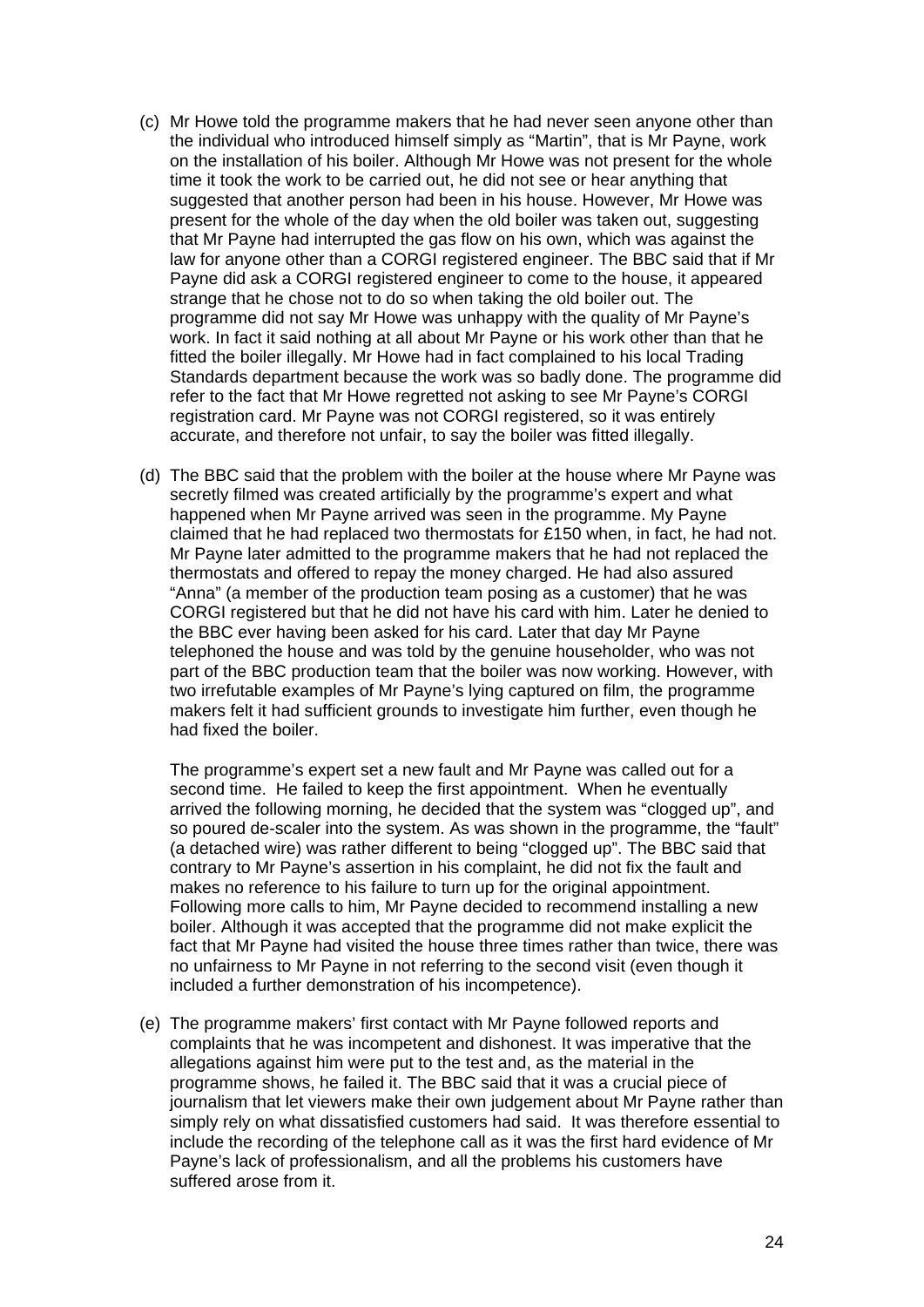The programme-makers had called Mr Payne out because he ran a local company, Swanley Plumbing and Heating, and the programme had learned of several complaints, including one from Mr Morrow, about it. Mr Payne was clearly heard in the programme assuring the "householder" that he would be there in "ten, fifteen minutes". When he failed to keep his appointment, the programme makers called him and were told that he was ten minutes away. Three hours later, when he had still not arrived, a further call (the one used in the programme) made clear that he was at the bingo.

The BBC said that it accepted that broadcasting this kind of recording may be an infringement of privacy. The programme limited the excerpts broadcast to his broken promise to arrive shortly, and the background sound to one of his subsequent calls, thereby minimising any potential intrusion. Even if this was an infringement of Mr Payne's privacy, the BBC said that it was warranted. There was a pattern of falsehoods and untruths in all the programme makers' dealings with the complainant and this section of the programme graphically illustrated the problem.

### **Decision**

Ofcom's statutory duties include the application, in the case of all television and radio services, of standards which provide adequate protection to members of the public and all other persons from unfair treatment in programmes included in such services. Where there appears to have been unfairness in the making of the programme, this will only result in a finding of unfairness, if Ofcom finds that it has resulted in unfairness to the complainant in the programme as broadcast.

In carrying out its duties, Ofcom has regard to the need to secure that the application of these standards is in the manner that best guarantees an appropriate level of freedom of expression. Ofcom is also obliged to have regard in all cases, to the principles under which regulatory activities should be transparent, accountable, proportionate and consistent and targeted only at cases in which action is needed.

This case was considered by Ofcom's Executive Fairness Group. The Group's decision is set out below.

(a) Ofcom first considered Mr Payne's complaint that he was presented in the programme as having carried out the work for Ms Huxtable alone when, in fact, he had been accompanied by a CORGI registered engineer. Mr Payne also said that Ms Huxtable had failed to mention that he had left her part of the fee due to him in order for her to employ someone else to complete the work he had left unfinished.

Broadcasters should take reasonable care to satisfy themselves that material facts have not been presented, disregarded or omitted in a way that is unfair to an individual or organisation.

In considering this complaint, Ofcom took the view that there was no indication that suggested that Ms Huxtable's account in the programme was unreliable.

It was clear from the programme and the untransmitted material that Mr Payne had himself claimed to customers in similar situations to that experienced by Ms Huxtable that he was CORGI registered when, in fact, he was not. It was therefore reasonable for the BBC to approach Mr Payne's word as unreliable.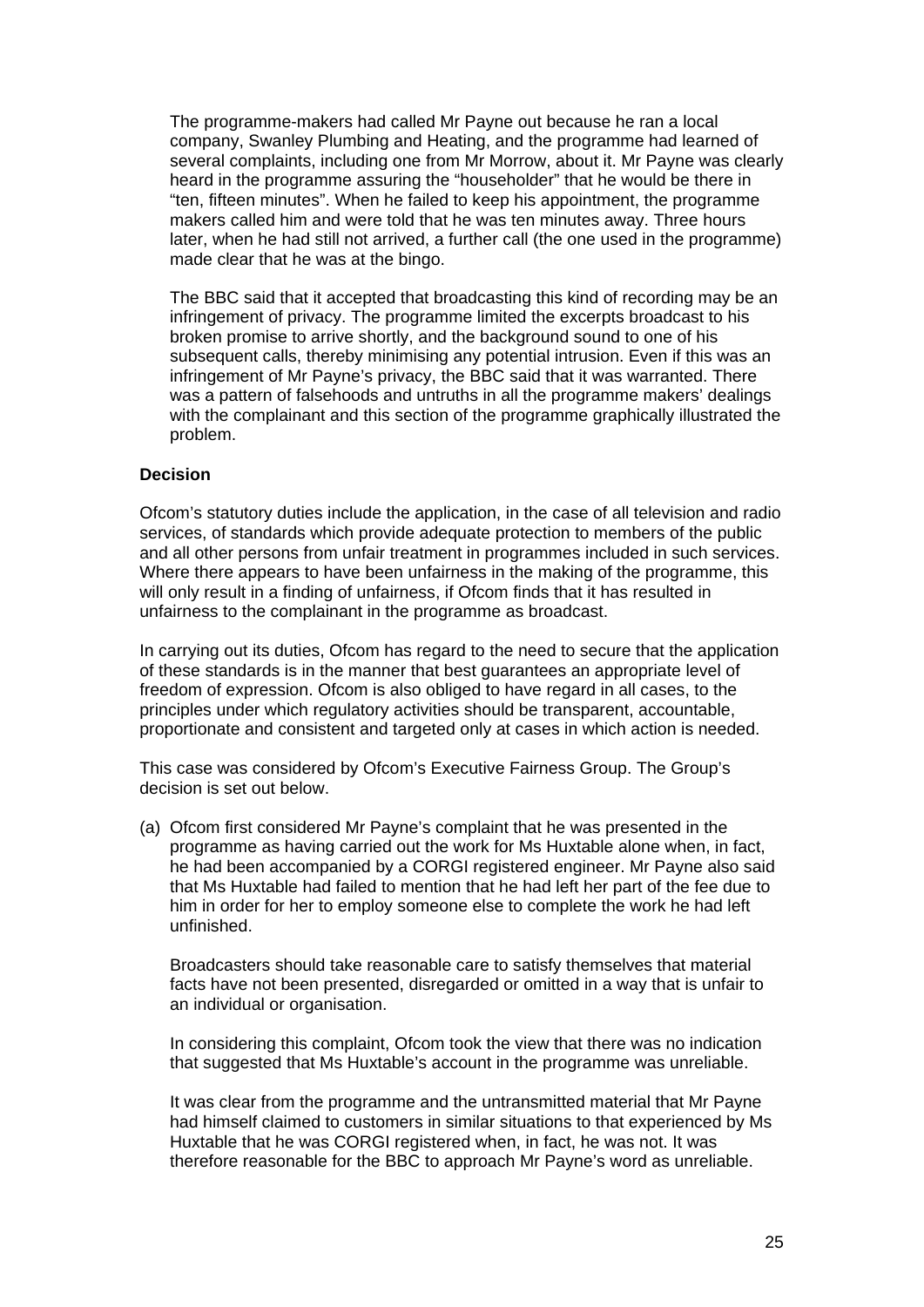Ofcom noted that Mr Payne had not offered any corroborating evidence to show that the person who accompanied him was CORGI registered. Ofcom had not been provided with his name or CORGI credentials or personal testimony.

Also, it is noted that if Mr Payne's colleague had been a CORGI registered engineer, it was more than likely that after installing a new boiler he would have left with Ms Huxtable documentation that would have detailed who had installed the boiler for future reference. This was standard practice expected by CORGI of its qualified engineers at the time the work was carried out at Ms Huxtable's property.

Furthermore, CORGI had inspected the boiler and confirmed that it was in a potentially dangerous state.

In these circumstances, Ofcom is persuaded by: Ms Huxtable's account to the BBC that she believed Mr Payne to have been CORGI registered engineer because he had told her that he was and that he was accompanied by a much younger junior assistant for fetching and carrying; the lack of documentation left after the boiler was fitted; the failure of Mr Payne to supply any supporting evidence to the contrary; and that a CORGI inspection had shown the boiler to be in a potentially dangerous state that Mr Payne had not been accompanied by a CORGI engineer.

Ofcom also considered Mr Payne's complaint that Ms Huxtable had failed to mention that he had left her part of the fee due to him in order for her to employ someone else to complete the work he had left unfinished. The BBC argued that no money had been left.

As set out above, given the evidence concerning his behaviour, Mr Payne's account (including this suggestion that he had left money for the job to be completed – contrary to Ms Huxable's account) can reasonably be considered to be unreliable. There is no reason to doubt Ms Huxtable's account which is supported by the fact that CORGI found the boiler to be in a dangerous state.

In any event Ofcom took the view that this element of Mr Payne's complaint was not relevant to whether or not the programme was unfair to him. The relevant point as far as the programme was concerned was that Mr Payne had been repairing and installing gas boilers without being CORGI registered. The issue as to whether or not he had paid back to Ms Huxtable part of the fee he had charged her was not relevant to the focus of the story which was that he had fitted the boiler without being qualified to do so. Ofcom found that it was not unfair for the programme to have focused on the unlawful nature of Mr Payne's work and the potentially dangerous state the boiler was left in.

(b) Ofcom considered Mr Payne's complaint that he was unaware that a Prohibition Notice had been issued against him and that he had not received any such notice at his address. Mr Payne also said that he had passed onto the programme makers confirmation from CORGI and the HSE that they had received no complaints against him and that the infringement demonstrated in the programme was minor. Mr Payne complained that this was not taken this into account.

Ofcom considered that Mr Payne's claim that he was unaware of the Prohibition Notice had been issued against him was accurately presented and made sufficiently clear in the programme. It noted that when Mr Payne was confronted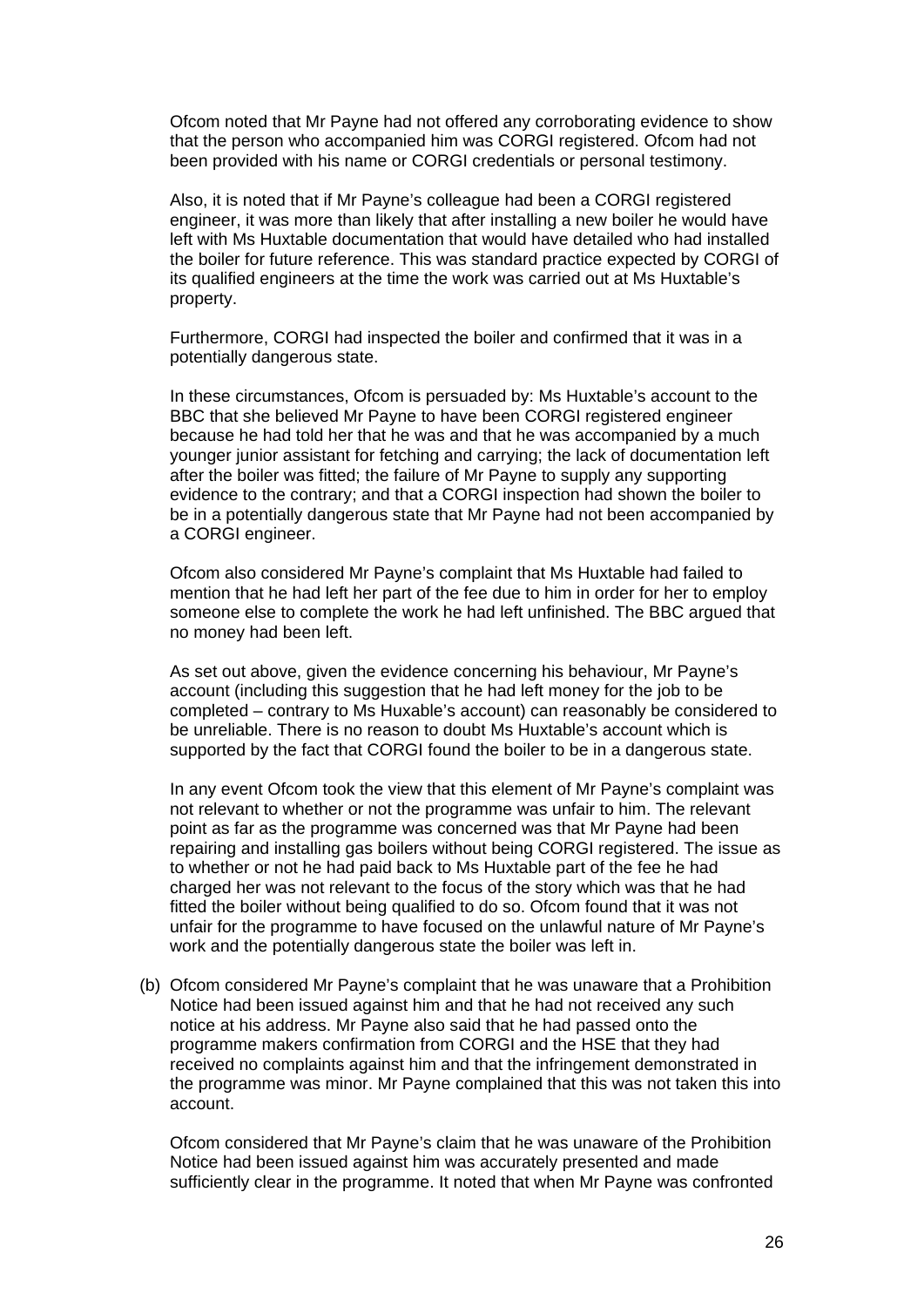by the programme's presenter, he clearly stated that he had "never had one served on me". Also, the programme's commentary said that Mr Payne had said that "he didn't know about the Prohibition Notice until we [the programme makers] told him because he wasn't living at the address it was sent to".

Ofcom also examined the letters submitted by Mr Payne which he had received from HSE and CORGI and the submissions sent by the broadcaster in relation to the position taken by the two bodies regarding Mr Payne's conduct. In the letter sent to the BBC from CORGI on 6 December 2005, Ofcom noted that the BBC were advised by the Technical Support Manager who had dealt with an enquiry from Mr Payne that he had informed him that to carry out work involving the interruption of the gas supply without being qualified was not only illegal but was a serious offence. This could lead to a criminal prosecution by the HSE. Also, in an email of 22 September 2005 sent from CORGI to the programme makers after broadcast of the programme, CORGI said that following the evidence the programme makers had submitted to the HSE that "Martin Power [Mr Payne] will be investigated and stop[ped from] working illegally and dangerously".

Ofcom was satisfied that neither CORGI nor HSE considered Mr Payne's conduct as minor and that the BBC demonstrated that both organisations had concerns over his behaviour. Also, the issue of the Prohibition and Enforcement Notices confirmed that Mr Payne had been illegally carrying out gas work and that complaints about his conduct had been made. Ofcom found that the programme was not unfair to Mr Payne in these respects.

(c) Ofcom considered Mr Payne's complaint that, although Mr Howe was not shown a CORGI registration card, he had worked with a qualified engineer to install the boiler. Also Mr Payne complained that the programme did not mention that Mr Howe made no complaint about the work carried out.

In these circumstances, Ofcom examined all the relevant material available to it in order to determine whether or not, on the basis of that material, that the programme-makers had dealt with Mr Payne in a manner which was consistent with their obligation to avoid unfairness to him.

Broadcasters should take reasonable care to satisfy themselves that material facts have not been presented, disregarded or omitted in a way that is unfair to an individual or organisation. In considering this complaint, Ofcom took the view that there was no reason for it to doubt the account given by Mr Howe to the programme makers when researching for the programme that he had been present when Mr Payne had, apparently, interrupted the gas flow on his own when removing the old boiler.

It was clear from the programme and the untransmitted material that Mr Payne had given the impression to customers in similar situations to that experienced by Mr Howe that he was CORGI registered when, in fact, he was not. It was therefore reasonable for the BBC to approach Mr Payne's word as unreliable.

Ofcom noted that Mr Howe had not been present throughout the time the work was undertaken, but he had been in the house when Mr Payne had interrupted the gas supply to remove the old boiler.

Also, it was noted that Mr Payne had not offered any corroborating evidence to show that he was accompanied by a CORGI registered engineer when removing the old boiler and installing the boiler.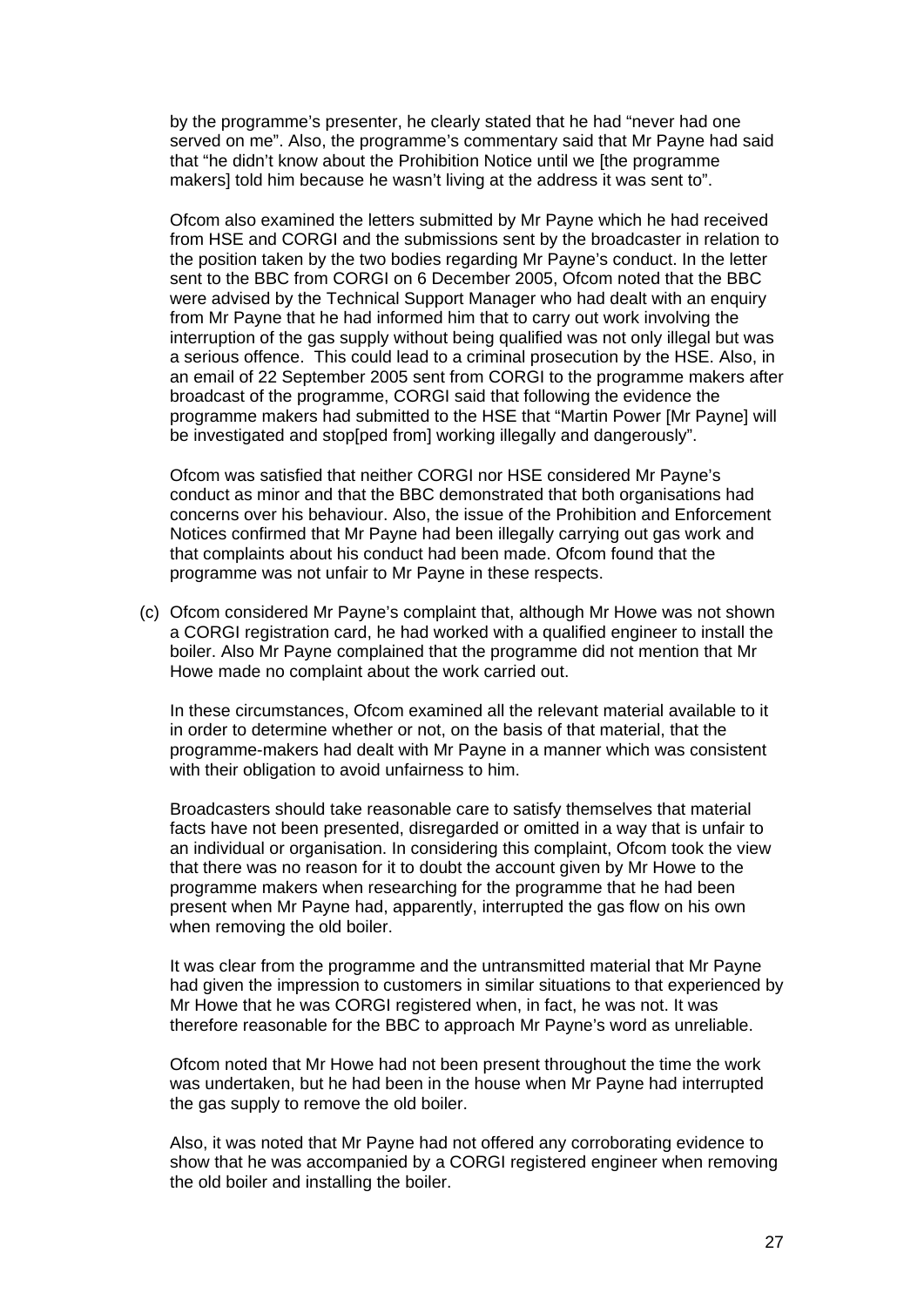Further if Mr Payne had been accompanied by a CORGI registered engineer, it was more than likely that after installing a new boiler he would have left with Mr Howe documentation that would have detailed who had installed the boiler for future reference. As already mentioned in (a) above, this was standard practice expected by CORGI of its qualified engineers.

In these circumstances, Ofcom is persuaded by Mr Howe's account to the BBC that he was present when Mr Payne apparently interrupted the gas supply to remove the old boiler and saw no other engineer; the lack of documentation left after the boiler was fitted; and, the failure of Mr Payne to supply any supporting evidence to the contrary that he was not working with a qualified CORGI engineer when he removed Mr Howe's boiler.

Ofcom also considered Mr Payne's complaint that the programme had failed to mention that Mr Howe had made no complaint about the work that was done.

Ofcom took the view that this element of Mr Payne's complaint was not relevant to whether or not the programme was unfair to him. The relevant point as far as the programme was concerned was that Mr Payne had been repairing and installing gas boilers without being CORGI registered. The issue as to whether or not Mr Howe had been satisfied with his work was not relevant to the focus of the story which was that he had apparently interrupted the gas supply on his own to remove the old boiler without being qualified to do so. Ofcom found that it was not unfair for the programme to have focused on the unlawful nature of Mr Payne's work rather than the customer's opinion as to the quality of his work. In any event, Ofcom was aware that Mr Howe had complained to his local Trading Standards department about the poor quality of Mr Payne's work.

Taking the factors detailed above into account, Ofcom found that it was not unfair to Mr Payne for the programme to have presented Mr Howe's account as being accurate and not to refer to the quality of the work done by Mr Payne.

(d) Ofcom considered Mr Payne's complaint that the programme failed to mention that he had contacted the genuine householder a couple of days after fixing the boiler and was told that it was working. He also complained that the programme failed to mention that after being notified that the boiler was not working again, he attended the property again and fixed it.

Ofcom considered that the focus of the series was to identify and show evidence of the malpractices of workmen and tradesmen who employ unethical and dangerous methods. The programme's focus, in Ofcom's view, was that Mr Payne was unlawfully interrupting gas supplies and so it was not unfair for the programme not to have included reference to all three occasions when Mr Payne visited the property or that he had contacted the householder and been told the boiler was working.

(e) Ofcom considered Mr Payne's complaint that although he did not attend the first situation set up by the programme makers, Mr Payne's conversation with the caller was recorded and subsequently broadcast and his name was mentioned. Mr Payne complained that this unwarrantably infringed his privacy in both the making and the broadcast of the programme.

In Ofcom's view, the line to be drawn between the public's right to information and the citizen's right to privacy can sometimes be a fine one. In considering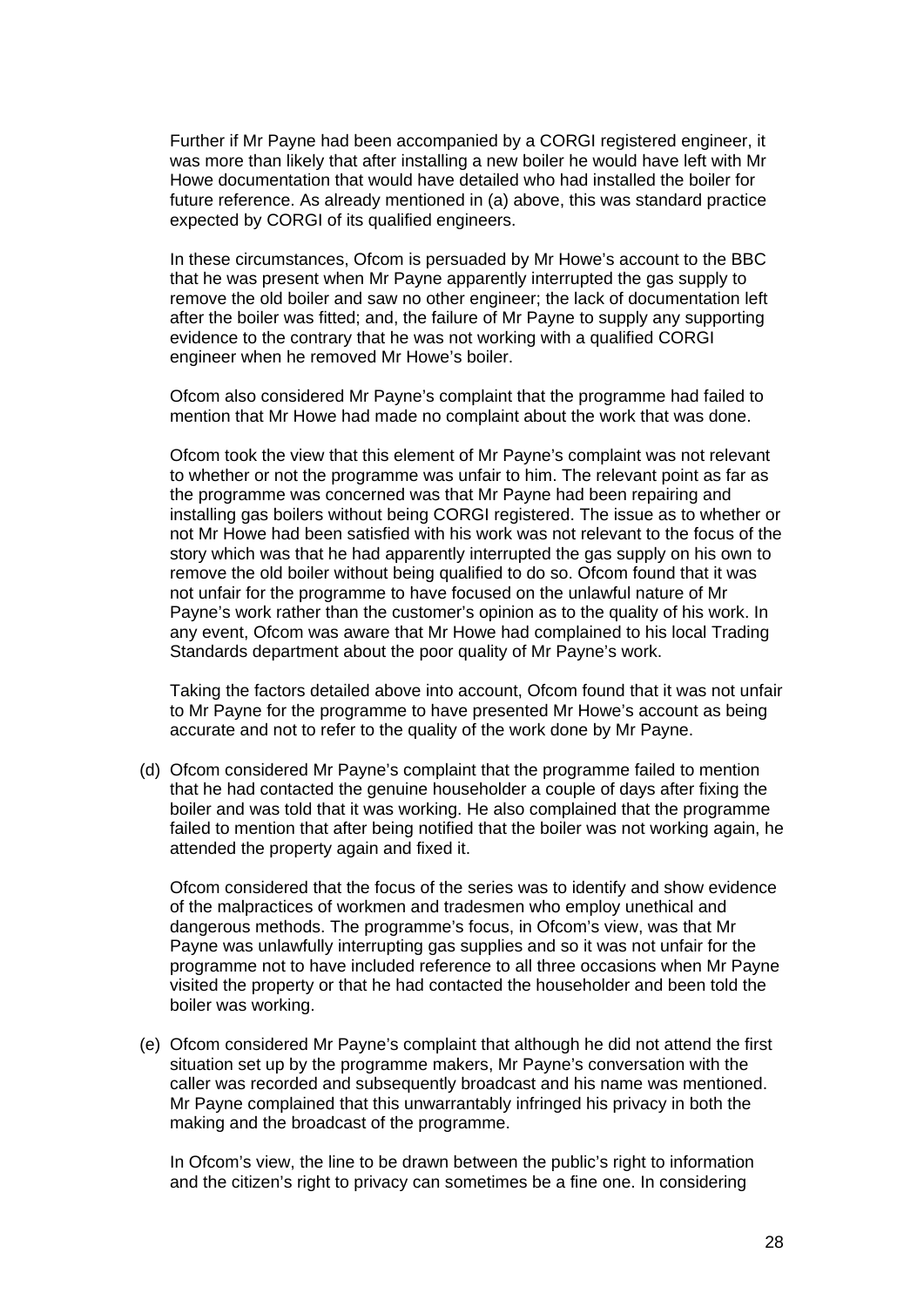complaints about the unwarranted infringement of privacy, Ofcom will therefore, where necessary, address itself to two distinct questions: First, has there been an infringement of privacy? Second, if so, was it warranted?

In this case, Ofcom considered that obtaining and broadcasting of secretly recorded telephone conversation between Mr Payne and the programme makers infringed his privacy in both the making and broadcast of the programme. Ofcom went on to consider whether or not the infringements were warranted.

The use of secretly recorded footage should only be considered where it is necessary to the credibility of a story. In the circumstances of this particular case, Ofcom considered that it was legitimate to obtain and broadcast the secretly recorded telephone conversation and that that the infringement was warranted. The BBC reasonably believed Mr Payne was engaging in dangerous and illegal behaviour. Exposing this type of behaviour was in the public interest. Furthermore, Ofcom noted that the programme limited the excerpts of the secretly recorded telephone conversation broadcast to his broken promise to arrive shortly, and the background sound to one of his subsequent calls, thereby minimising any potential intrusion. Ofcom considered that in the particular circumstances of this case, it was certainly warranted to include the brief recording. It was legitimate of the BBC to expose what it saw as Mr Payne's propensity for falsehoods and untruths in his dealings with customers. This warranted the recording and broadcast of the material.

**Accordingly, the complaints of unfair treatment and unwarranted infringement of privacy in both the making and broadcast of the programme were not upheld.**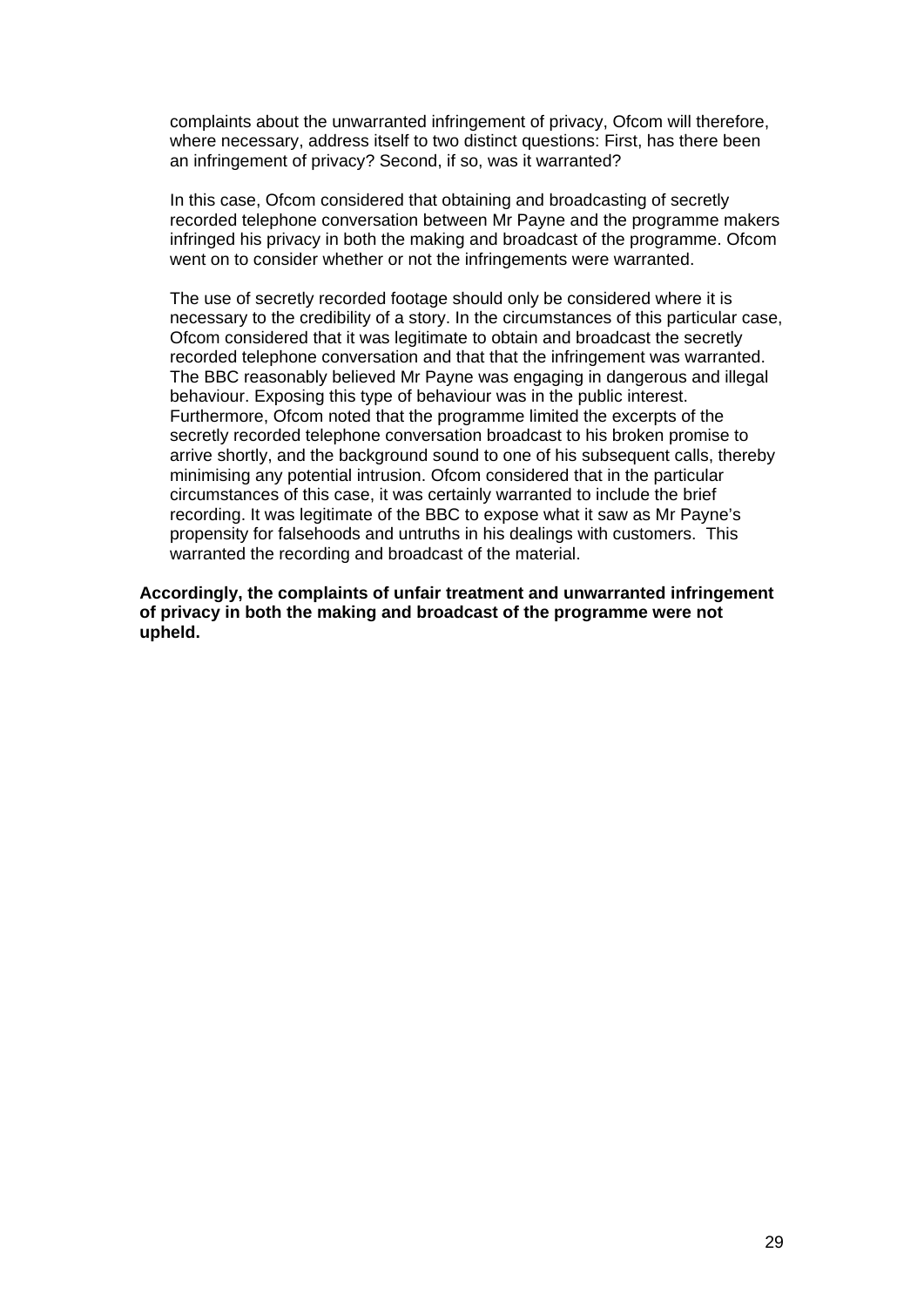## **Other programmes not in breach/out of remit**

### **5 July – 18 July 2006**

| Programme                      | <b>Trans</b><br><b>Date</b> | <b>Channel</b>         | Category                        | No of<br>compla |
|--------------------------------|-----------------------------|------------------------|---------------------------------|-----------------|
|                                |                             |                        |                                 |                 |
| 1 Leicester Square             | 30/04/2006                  | <b>MTV</b>             | Animal welfare                  | 1               |
| 1-0 to the Arsenal             | 05/05/2006                  | <b>RAJ TV</b>          | Undue prominence                | 1               |
|                                |                             |                        | Generally accepted              |                 |
| 30 Minutes                     | 07/07/2006                  | Channel 4              | standards                       | $\overline{2}$  |
| 8 Out of 10 Cats               | 07/07/2006                  | Channel 4              | Offensive language              | 1               |
|                                |                             | 94.9 Morley FM -       | Generally accepted              |                 |
| 94.9 Morley FM - RSL           | 04/07/2006                  | <b>RSL</b>             | standards                       | 1               |
| Airline                        | 29/06/2006                  | ITV2                   | Offensive language              | 1               |
|                                |                             |                        | Generally accepted              |                 |
| Alan Brazil Sports Breakfast   | 27/06/2006                  | Talksport              | standards                       | 1               |
| Alan Brazil Sports Breakfast   | 29/06/2006                  | Talksport              | Generally accepted<br>standards | 1               |
|                                |                             |                        | Generally accepted              |                 |
| Alex Dyke Show                 | 14/07/2006                  | Isle of Wight Radio    | standards                       | 1               |
| <b>Bad Girls</b>               | 13/07/2006                  | ITV1                   | Religious offence               | 1               |
|                                |                             |                        | Generally accepted              |                 |
| <b>BBC News</b>                | 06/07/2006                  | BBC1                   | standards                       | 1               |
| <b>BBC News</b>                | 12/07/2006                  | BBC1                   | Due Impartiality/Bias           | 1               |
|                                |                             |                        | Generally accepted              |                 |
| <b>Big Brother 7</b>           | 22/05/2006                  | Channel 4              | standards                       | 3               |
|                                |                             |                        | Generally accepted              |                 |
| <b>Big Brother 7</b>           | 11/06/2006                  | Channel 4              | standards                       | 1               |
|                                |                             |                        | Generally accepted<br>standards |                 |
| <b>Big Brother 7</b>           | 16/06/2006<br>20/06/2006    | Channel 4<br>Channel 4 | Sex/Nudity                      | 1               |
| Big Brother 7                  |                             |                        |                                 | 1               |
| <b>Big Brother 7</b>           | 18/06/2006                  | Channel 4              | Sex/Nudity                      | 1               |
| Big Brother 7                  | 03/07/2006                  | Channel 4              | Offensive language              | 3               |
| Big Brother 7                  | 01/07/2006                  | Channel 4              | Sex/Nudity                      | 1               |
| Big Brother 7                  | 07/07/2006                  | Channel 4              | Sex/Nudity                      | 1               |
| <b>Big Brother 7</b>           | 06/07/2006                  | Channel 4              | Offensive language              | 1               |
| <b>Big Brother 7</b>           | 09/07/2006                  | Channel 4              | Generally accepted<br>standards | $\overline{2}$  |
|                                |                             |                        | Generally accepted              |                 |
| <b>Big Brother 7</b>           | 12/07/2006                  | Channel 4              | standards                       | 3               |
| <b>Big Brother 7</b>           | 14/07/2006                  | Channel 4              | Other                           | $\overline{2}$  |
| Big Brother's Big Mouth        | 08/06/2006                  | E <sub>4</sub>         | Sex/Nudity                      | $\overline{2}$  |
|                                |                             |                        | Generally accepted              |                 |
| Big Brother's Big Mouth        | 29/06/2006                  | E <sub>4</sub>         | standards                       | 1               |
| <b>Bratz</b>                   | 11/03/2006                  | <b>CITV</b>            | Undue prominence                | 1               |
|                                |                             |                        | Generally accepted              |                 |
| <b>Breakfast</b>               | 29/06/2006                  | BBC1                   | standards                       | 1               |
|                                |                             |                        | Generally accepted              |                 |
| <b>Breakfast</b>               | 02/07/2006                  | BBC1                   | standards                       | $\overline{c}$  |
| <b>CBBC</b>                    | 05/07/2006                  | BBC1                   | Offensive language              | 1               |
|                                | 06/07/2006                  | Five                   | Generally accepted<br>standards |                 |
| <b>Celebrity Tudor Wedding</b> |                             |                        |                                 | 1               |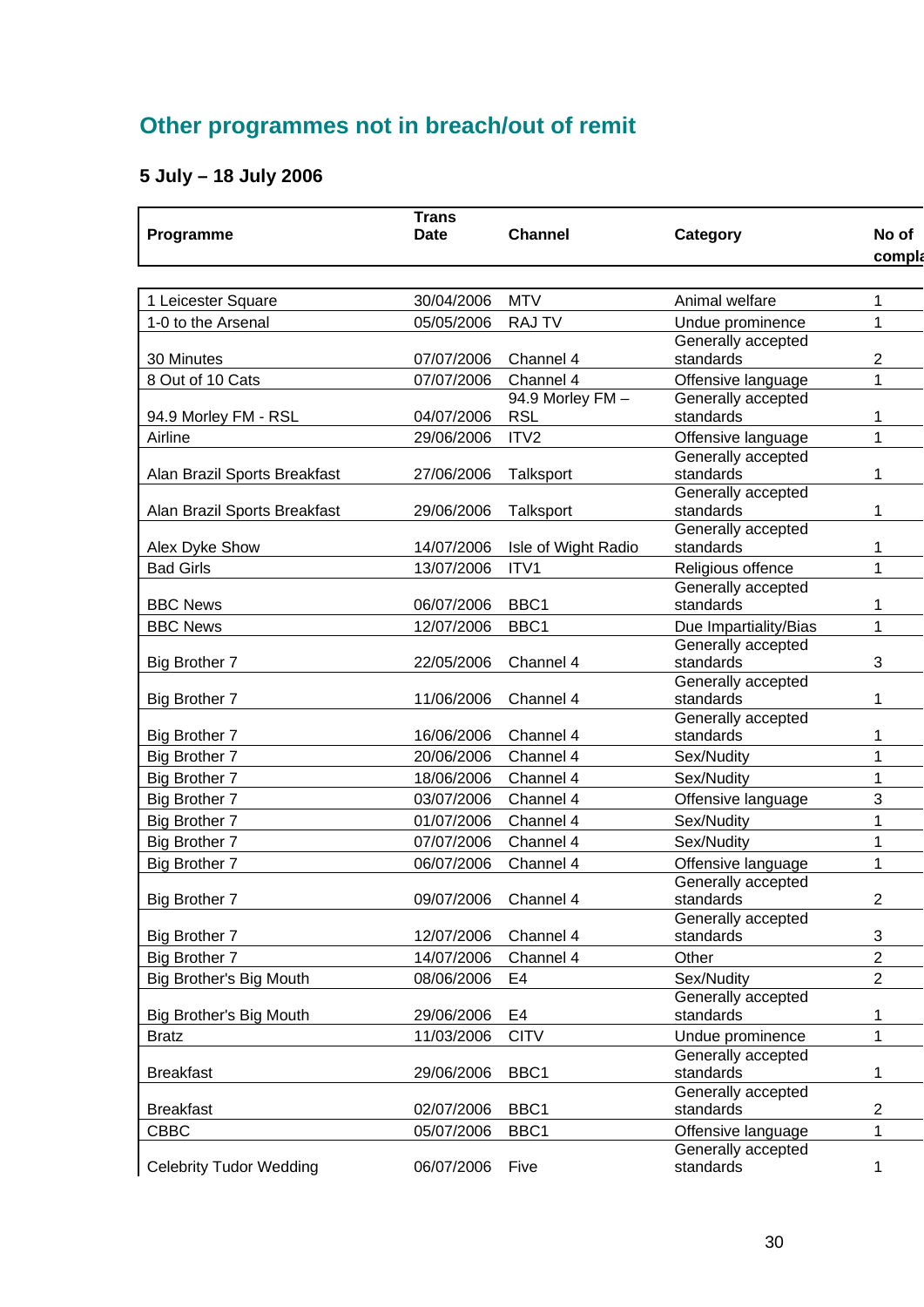| <b>Central News</b>             | 02/06/2006 | ITV1                    | Undue prominence                | 1                         |
|---------------------------------|------------|-------------------------|---------------------------------|---------------------------|
|                                 |            |                         | Generally accepted              |                           |
| <b>Central News</b>             | 30/06/2006 | <b>ITV</b>              | standards                       | 1                         |
| Channel 4 News                  | 04/07/2006 | Channel 4               | Due Impartiality/Bias           | 1                         |
| <b>Coronation Street</b>        | 29/05/2006 | ITV1                    | Inaccuracy/Misleading           | 1                         |
| <b>Coronation Street</b>        | 11/07/2006 | ITV1                    | Dangerous behaviour             | 1                         |
|                                 |            |                         | Generally accepted              |                           |
| CSI: NY                         | 08/07/2006 | Five                    | standards                       | 1                         |
|                                 | 03/07/2006 |                         | Generally accepted<br>standards | 1                         |
| Deadwood<br>Eastenders          | 10/07/2006 | <b>Sky News</b><br>BBC1 | Sex/Nudity                      | 1                         |
| From Here to Maternity          | 24/06/2006 | <b>Discovery</b>        | Inaccuracy/Misleading           | 1                         |
|                                 | 06/06/2006 | <b>FTN</b>              |                                 | 1                         |
| FTN - Quiz Night Live           |            | <b>FTN</b>              | Competitions                    |                           |
| FTN - Quiz Night Live           | 28/06/2006 |                         | Competitions                    | 1                         |
| <b>GMTV</b>                     | 21/06/2006 | ITV1                    | Due Impartiality/Bias           | $\overline{2}$            |
| <b>GMTV</b>                     | 11/07/2006 | ITV1                    | Animal welfare                  | 1                         |
| Hollyoaks                       | 30/05/2006 | Channel 4               | Violence                        | $\overline{2}$            |
| <b>ITV News</b>                 | 13/06/2006 | ITV1                    | Due Impartiality/Bias           | 1                         |
| <b>ITV News</b>                 | 14/06/2006 | ITV1                    | Violence                        | 1                         |
| <b>ITV News</b>                 | 15/06/2006 | ITV1                    | Inaccuracy/Misleading           | 1                         |
| James O'Brien                   | 01/06/2006 | LBC97.3                 | Generally accepted<br>standards | $\overline{2}$            |
|                                 |            |                         | Generally accepted              |                           |
| James O'Brien                   | 27/04/2006 | LBC97.3                 | standards                       | 1                         |
| Kirstie and Phil: Where Best to |            |                         |                                 |                           |
| Invest                          | 23/04/2006 | Channel 4               | Inaccuracy/Misleading           | $\overline{2}$            |
| <b>LBC Programme</b>            | 09/06/2006 | LBC97.3                 | Exorcism/Occult                 | 1                         |
| London Tonight                  | 04/07/2006 | ITV1                    | Inaccuracy/Misleading           | 1                         |
|                                 |            |                         | Generally accepted              |                           |
| Love Island                     | 11/07/2006 | ITV1                    | standards                       | 1                         |
| <b>Midsomer Murders</b>         | 22/04/2006 | ITV1                    | Violence                        | 3                         |
| <b>Mike Parry</b>               | 28/05/2006 | Talksport               | Generally accepted<br>standards | $\overline{2}$            |
|                                 |            |                         | Generally accepted              |                           |
| <b>Mike Parry</b>               | 02/07/2006 | Talksport               | standards                       | 1                         |
| Mindshock: Sex on the Brain     | 09/07/2006 | Channel 4               | Sex/Nudity                      | $\overline{2}$            |
| <b>Modern Toss</b>              | 11/07/2006 | Channel 4               | Offensive language              | 1                         |
| My Parents Are Aliens           | 21/06/2006 | <b>CITV</b>             | Animal welfare                  | 1                         |
| Newsnight                       | 04/07/2006 | BBC <sub>2</sub>        | Crime Incitement                | 3                         |
| Nick Ferrari                    | 03/07/2006 | LBC97.3                 | Inaccuracy/Misleading           | 1                         |
|                                 |            |                         |                                 |                           |
| <b>Nighty Night</b>             |            |                         | Generally accepted              |                           |
|                                 | 04/05/2006 | BBC <sub>2</sub>        | standards                       | 1                         |
| Quiz Call                       | 01/07/2006 | <b>Quiz Call</b>        | Competitions                    | 1                         |
| Quiz Call                       | 08/07/2006 | Five                    | Competitions                    | 3                         |
| Quizmania                       | 01/07/2006 | ITV1                    | Undue prominence                | 1                         |
| Ramsay's F Word                 | 21/06/2006 | Channel 4               | Offensive language              | 1                         |
|                                 |            |                         | Generally accepted              |                           |
| Ramsay's F Word                 | 28/06/2006 | Channel 4               | standards                       | $\ensuremath{\mathsf{3}}$ |
| Ramsay's F Word                 | 03/07/2006 | Channel 4               | Offensive language              | 1                         |
| Ramsay's F Word                 | 05/07/2006 | Channel 4               | Offensive language              | $\overline{2}$            |
| <b>Sky News</b>                 | 13/06/2006 | <b>Sky News</b>         | Due Impartiality/Bias           | 1                         |
| Spitting Image                  | 29/06/2006 | ITV <sub>1</sub>        | Offensive language              | 1                         |
| <b>Steve Allen Show</b>         | 27/06/2006 | LBC97.3                 | Generally accepted<br>standards | 1                         |